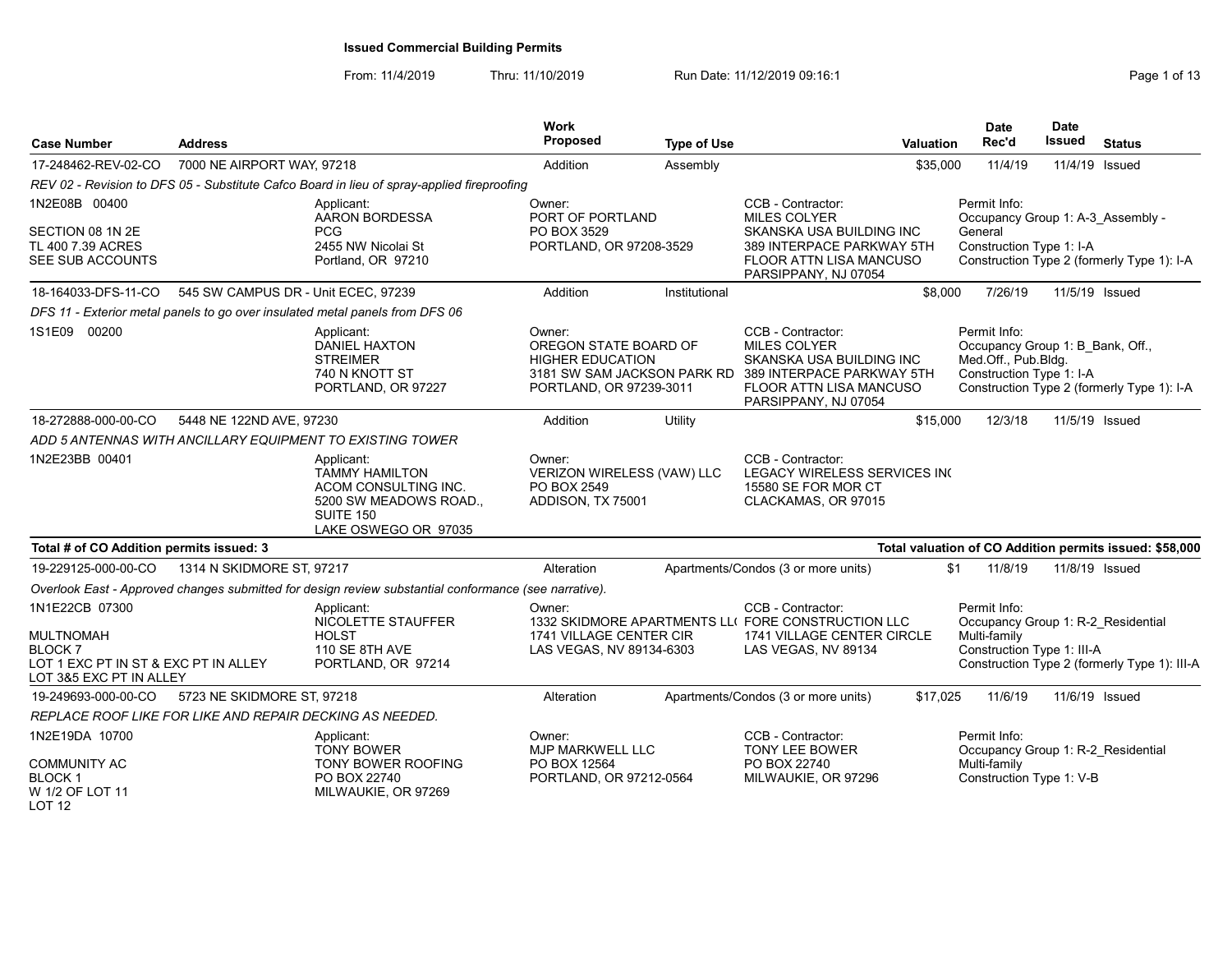| <b>Case Number</b>                                                       | <b>Address</b>                     |                                                                                                                                                                     | Work<br>Proposed                                                                                                               | <b>Type of Use</b> |                                                                                                          | <b>Valuation</b> | <b>Date</b><br>Rec'd                                                                           | <b>Date</b><br>Issued | <b>Status</b>                          |
|--------------------------------------------------------------------------|------------------------------------|---------------------------------------------------------------------------------------------------------------------------------------------------------------------|--------------------------------------------------------------------------------------------------------------------------------|--------------------|----------------------------------------------------------------------------------------------------------|------------------|------------------------------------------------------------------------------------------------|-----------------------|----------------------------------------|
| 17-233393-000-00-CO                                                      | 130 SE 105TH AVE, 97216            |                                                                                                                                                                     | Alteration                                                                                                                     |                    | Apartments/Condos (3 or more units)                                                                      | \$22,000         | 8/31/17                                                                                        | 11/6/19 Issued        |                                        |
|                                                                          |                                    | CHANGE OF OCCUPANCY FROM 'S-1' TO 'R-3' FOR 2ND FLOOR DWELLING UNIT, INCLUDES LIVING AREA, KITCHEN AND BATHROOM; NEW EXTERIOR STAIRS, RELOCATE 2ND FLOOR DOOR, 1S1  |                                                                                                                                |                    |                                                                                                          |                  |                                                                                                |                       |                                        |
| 1N2E34CC 03103<br>PARTITION PLAT 2006-157<br>LOT 2                       |                                    | Applicant:<br><b>ROBERT HAYDEN</b><br>PDS LLC<br>3344 NE 25TH AVE                                                                                                   | Owner:<br>BOARDWALK INVESTMENT CORP KURT KOPP<br>PO BOX 91488<br>CANADA V7V 3P2                                                |                    | CCB - Contractor:<br>KOPP CONSTRUCTION COMPANY and Two Family<br><b>PO BOX 775</b>                       |                  | Permit Info:<br>Construction Type 1: V-B                                                       |                       | Occupancy Group 1: R-3 Residential One |
|                                                                          |                                    | PORTLAND, OR 97212                                                                                                                                                  | W VANCOUVER BC                                                                                                                 |                    | FOREST GROVE, OR 97116-0775                                                                              |                  | 11/7/19                                                                                        |                       |                                        |
| 19-250270-000-00-CO                                                      | 1500 SW 5TH AVE - UNIT 2601, 97201 |                                                                                                                                                                     | Alteration                                                                                                                     |                    | Apartments/Condos (3 or more units)                                                                      | \$10,000         |                                                                                                | 11/7/19 Issued        |                                        |
| 1S1E03BC 80046                                                           |                                    | ALTERATION TO INCLUDE:  DEMO PARTITION WALLS AND INSTALL NEW ISLAND IN KITCHEN<br>Applicant:                                                                        | Owner:                                                                                                                         |                    | CCB - Contractor:                                                                                        |                  | Permit Info:                                                                                   |                       |                                        |
| THE PORTLAND PLAZA CONDOMINIUM<br>LOT 2601                               |                                    | <b>KRIS CELTNIEKS</b><br>1129 SE MARKET ST<br>PORTLAND, OR 97214                                                                                                    | <b>WAYNE WINDER</b><br>1500 SW 5TH AVE UNIT 2601<br>PORTLAND, OR 97201<br>Owner:<br>AMY EISENFELD<br>1500 SW 5TH AVE UNIT 2601 |                    | DALE MORSE<br>OWEN GABBERT LLC<br>1235 N PRESCOTT ST<br>PORTLAND, OR 97217                               |                  | Occupancy Group 1: R-2 Residential<br>Multi-family<br>Construction Type 1: I-A                 |                       |                                        |
| 19-197862-REV-01-CO 2611 NW UPSHUR ST, 97210                             |                                    |                                                                                                                                                                     | PORTLAND, OR 97201<br>Alteration                                                                                               |                    | Apartments/Condos (3 or more units)                                                                      | \$49,500         | 11/8/19                                                                                        |                       | 11/8/19 Issued                         |
|                                                                          |                                    | VALUE ADDED REVISION TO REPLACE WATERPROOF MEMBRANE ON DECKS AND IN COURTYARD                                                                                       |                                                                                                                                |                    |                                                                                                          |                  |                                                                                                |                       |                                        |
|                                                                          |                                    |                                                                                                                                                                     |                                                                                                                                |                    |                                                                                                          |                  | Permit Info:                                                                                   |                       |                                        |
| 1N1E29DD 80000<br>LA TORRE CONDOMINIUM<br><b>GENERAL COMMON ELEMENTS</b> |                                    | Applicant:<br>Clayton Buck<br>Porter Construction Inc.<br>2527 N Hayden Island Dr.<br>Portland. Or 97217                                                            | Owner:<br>ASSOCIATION OF UNIT OWNERS<br>OF LA TORRE CONDOMINIUM<br>1901 NW 26TH AVE<br>PORTLAND, OR 97210                      |                    | CCB - Contractor:<br><b>GREG BOSAZ</b><br>PORTER CONSTRUCTION INC I<br>PO BOX 31140<br>SEATTLE, WA 98103 |                  | Occupancy Group 1: R-2 Residential<br>Multi-family<br>Construction Type 1: V-A                 |                       |                                        |
| 19-248091-000-00-CO                                                      | 1255 NW 9TH AVE - UNIT 106, 97209  |                                                                                                                                                                     | Alteration                                                                                                                     |                    | Apartments/Condos (3 or more units)                                                                      | \$9,000          | 11/5/19                                                                                        |                       | 11/5/19 Issued                         |
|                                                                          |                                    | ADD INTERIOR WALL TO CREATE SMALL STORAGE AREA AND REMODEL KITCHEN                                                                                                  |                                                                                                                                |                    |                                                                                                          |                  |                                                                                                |                       |                                        |
| 1N1E34BB 70383<br>PINNACLE CONDOMINIUMS<br>LOT 106                       |                                    | Applicant:<br><b>JENNIFER MALMBERG</b><br>1255 NW 9TH AVE #106<br>PORTLAND, OR 97209                                                                                | Owner:<br>PINNACLE CONDOMINIUMS<br><b>OWNERS' ASSN</b><br>809 NW 11TH AVE<br>PORTLAND, OR 97209                                |                    | CCB - Contractor:<br>HOMEINVEST LLC<br>1946 SW 15TH CT<br>GRESHAM, OR 97080                              |                  | Permit Info:<br>Occupancy Group 1: R-2 Residential<br>Multi-family<br>Construction Type 1: I-A |                       |                                        |
|                                                                          |                                    |                                                                                                                                                                     | Owner:<br><b>JENNIFER MALMBERG</b><br>1255 NW 9TH AVE #106<br>PORTLAND, OR 97209                                               |                    |                                                                                                          |                  |                                                                                                |                       |                                        |
|                                                                          |                                    |                                                                                                                                                                     | Owner:<br><b>ERIK G J MALMBERG</b><br>1255 NW 9TH AVE #106<br>PORTLAND, OR 97209                                               |                    |                                                                                                          |                  |                                                                                                |                       |                                        |
| 19-248561-000-00-CO                                                      | 8117 N EDISON ST, 97203            |                                                                                                                                                                     | Alteration                                                                                                                     |                    | Apartments/Condos (3 or more units)                                                                      | \$150,000        | 11/4/19                                                                                        |                       | 11/4/19 Issued                         |
|                                                                          |                                    | REMOVE AND REPLACE SIDING AND WRB WITH IN-KIND MATERIAL THRU THE BUILDING FOR 5 STORY BUILDING AND RESLOPE 3 BALCONIES ON EAST SIDE OF BUILDING FOR LEVEL 3,4 AND 5 |                                                                                                                                |                    |                                                                                                          |                  |                                                                                                |                       |                                        |
| 1N1W12AC 08700                                                           |                                    | Applicant:                                                                                                                                                          | Owner:                                                                                                                         |                    | CCB - Contractor:                                                                                        |                  | Permit Info:                                                                                   |                       |                                        |
| SECTION 12 1N 1W<br>TL 8700 0.29 ACRES                                   |                                    | <b>ERIK LAWRENCE</b><br><b>RDH BUILDING SCIENCES</b><br>5331 SW MACADAM, #314<br>PORTLAND, OR 97239                                                                 | WATERVIEW LLC<br>116 NE 6TH AVE #400<br>PORTLAND, OR 97232                                                                     |                    | <b>SUNSET STUCCO &amp; EXTERIORS</b><br>LLC.<br>8135 RIVER RD NE<br><b>KEIZER, OR 97303</b>              |                  | Occupancy Group 1: R-2 Residential<br>Multi-family<br>Construction Type 1: V-A                 |                       |                                        |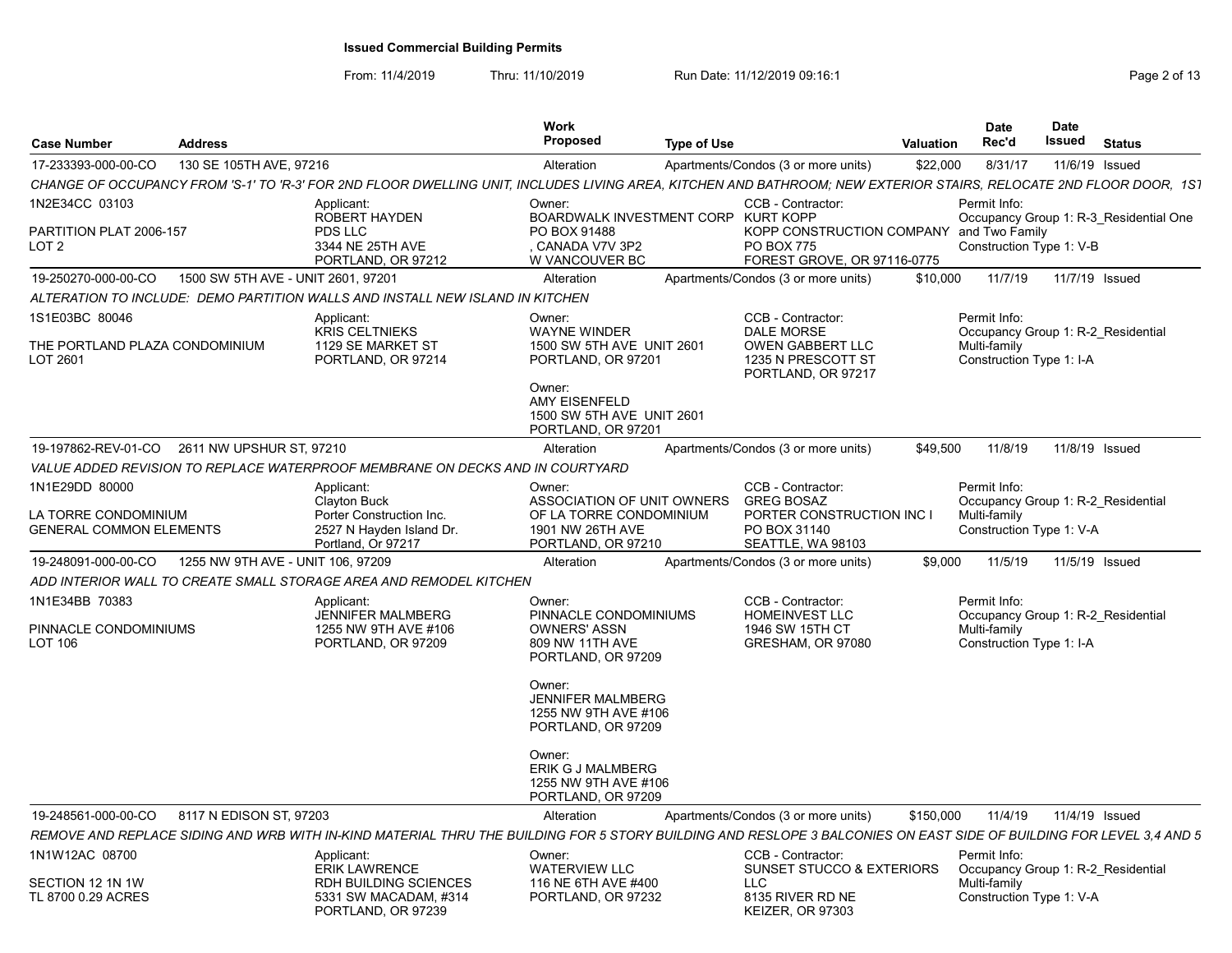|                                                                                                            | <b>Work</b>                                                                                                                                   |                                                                             |                                                                                                                                                                                                                                                                                                                                                                                                                                                  |                                                                                                                                                                            | <b>Date</b>                                                                                                                                                                                                                                         | <b>Date</b>                                                                                                                                  | <b>Status</b>                                                                                                                                                                                                                                                                                                                                                                                                                                                                                                                                                                                                                                                                                                                                                                                                                                                                                                                                                                                                                                                                                     |
|------------------------------------------------------------------------------------------------------------|-----------------------------------------------------------------------------------------------------------------------------------------------|-----------------------------------------------------------------------------|--------------------------------------------------------------------------------------------------------------------------------------------------------------------------------------------------------------------------------------------------------------------------------------------------------------------------------------------------------------------------------------------------------------------------------------------------|----------------------------------------------------------------------------------------------------------------------------------------------------------------------------|-----------------------------------------------------------------------------------------------------------------------------------------------------------------------------------------------------------------------------------------------------|----------------------------------------------------------------------------------------------------------------------------------------------|---------------------------------------------------------------------------------------------------------------------------------------------------------------------------------------------------------------------------------------------------------------------------------------------------------------------------------------------------------------------------------------------------------------------------------------------------------------------------------------------------------------------------------------------------------------------------------------------------------------------------------------------------------------------------------------------------------------------------------------------------------------------------------------------------------------------------------------------------------------------------------------------------------------------------------------------------------------------------------------------------------------------------------------------------------------------------------------------------|
|                                                                                                            |                                                                                                                                               |                                                                             |                                                                                                                                                                                                                                                                                                                                                                                                                                                  |                                                                                                                                                                            |                                                                                                                                                                                                                                                     |                                                                                                                                              |                                                                                                                                                                                                                                                                                                                                                                                                                                                                                                                                                                                                                                                                                                                                                                                                                                                                                                                                                                                                                                                                                                   |
|                                                                                                            |                                                                                                                                               |                                                                             |                                                                                                                                                                                                                                                                                                                                                                                                                                                  |                                                                                                                                                                            |                                                                                                                                                                                                                                                     |                                                                                                                                              |                                                                                                                                                                                                                                                                                                                                                                                                                                                                                                                                                                                                                                                                                                                                                                                                                                                                                                                                                                                                                                                                                                   |
| Applicant:<br><b>MARA INDRA</b><br><b>RHMS</b><br>375 NW 3RD AVE                                           | Owner:<br><b>CHRISTINE FEVES</b>                                                                                                              |                                                                             | CCB - Contractor:<br><b>SERVICES INC</b><br><b>PO BOX 788</b>                                                                                                                                                                                                                                                                                                                                                                                    |                                                                                                                                                                            |                                                                                                                                                                                                                                                     |                                                                                                                                              |                                                                                                                                                                                                                                                                                                                                                                                                                                                                                                                                                                                                                                                                                                                                                                                                                                                                                                                                                                                                                                                                                                   |
|                                                                                                            |                                                                                                                                               |                                                                             |                                                                                                                                                                                                                                                                                                                                                                                                                                                  |                                                                                                                                                                            |                                                                                                                                                                                                                                                     |                                                                                                                                              |                                                                                                                                                                                                                                                                                                                                                                                                                                                                                                                                                                                                                                                                                                                                                                                                                                                                                                                                                                                                                                                                                                   |
|                                                                                                            |                                                                                                                                               |                                                                             |                                                                                                                                                                                                                                                                                                                                                                                                                                                  |                                                                                                                                                                            |                                                                                                                                                                                                                                                     |                                                                                                                                              |                                                                                                                                                                                                                                                                                                                                                                                                                                                                                                                                                                                                                                                                                                                                                                                                                                                                                                                                                                                                                                                                                                   |
|                                                                                                            |                                                                                                                                               |                                                                             |                                                                                                                                                                                                                                                                                                                                                                                                                                                  |                                                                                                                                                                            |                                                                                                                                                                                                                                                     |                                                                                                                                              |                                                                                                                                                                                                                                                                                                                                                                                                                                                                                                                                                                                                                                                                                                                                                                                                                                                                                                                                                                                                                                                                                                   |
| <b>RYAN PICKREL</b><br><b>FASTER PERMITS</b><br>2000 SW 1ST AVE #420<br>PORTLAND OR 97201                  |                                                                                                                                               |                                                                             | <b>JOSH SMITH</b><br>STANLEY C KENNEDY<br><b>ENTERPRISES INC</b><br>13909 NE AIRPORT WAY                                                                                                                                                                                                                                                                                                                                                         |                                                                                                                                                                            |                                                                                                                                                                                                                                                     |                                                                                                                                              |                                                                                                                                                                                                                                                                                                                                                                                                                                                                                                                                                                                                                                                                                                                                                                                                                                                                                                                                                                                                                                                                                                   |
| 7880 SE MILWAUKIE AVE, 97202                                                                               | Alteration                                                                                                                                    | Assembly                                                                    |                                                                                                                                                                                                                                                                                                                                                                                                                                                  | \$35,000                                                                                                                                                                   | 11/6/19                                                                                                                                                                                                                                             |                                                                                                                                              | 11/6/19 Issued                                                                                                                                                                                                                                                                                                                                                                                                                                                                                                                                                                                                                                                                                                                                                                                                                                                                                                                                                                                                                                                                                    |
|                                                                                                            |                                                                                                                                               |                                                                             |                                                                                                                                                                                                                                                                                                                                                                                                                                                  |                                                                                                                                                                            |                                                                                                                                                                                                                                                     |                                                                                                                                              |                                                                                                                                                                                                                                                                                                                                                                                                                                                                                                                                                                                                                                                                                                                                                                                                                                                                                                                                                                                                                                                                                                   |
| Applicant:<br><b>JOHN STARK</b>                                                                            | Owner:                                                                                                                                        |                                                                             | CCB - Contractor:<br>NIC Vial                                                                                                                                                                                                                                                                                                                                                                                                                    |                                                                                                                                                                            |                                                                                                                                                                                                                                                     |                                                                                                                                              |                                                                                                                                                                                                                                                                                                                                                                                                                                                                                                                                                                                                                                                                                                                                                                                                                                                                                                                                                                                                                                                                                                   |
| PO BOX 23215<br>INC ALL VAC BIDWELL ST N OF & ADJ LOT 1-3 PORTLAND, OR 97281                               |                                                                                                                                               |                                                                             | <b>TIGARD, OR 97223</b>                                                                                                                                                                                                                                                                                                                                                                                                                          |                                                                                                                                                                            |                                                                                                                                                                                                                                                     |                                                                                                                                              |                                                                                                                                                                                                                                                                                                                                                                                                                                                                                                                                                                                                                                                                                                                                                                                                                                                                                                                                                                                                                                                                                                   |
| 1203 NW GLISAN ST, 97209                                                                                   | Alteration                                                                                                                                    | Assembly                                                                    |                                                                                                                                                                                                                                                                                                                                                                                                                                                  | \$466,000                                                                                                                                                                  | 8/29/19                                                                                                                                                                                                                                             | 11/5/19 Issued                                                                                                                               |                                                                                                                                                                                                                                                                                                                                                                                                                                                                                                                                                                                                                                                                                                                                                                                                                                                                                                                                                                                                                                                                                                   |
|                                                                                                            |                                                                                                                                               |                                                                             |                                                                                                                                                                                                                                                                                                                                                                                                                                                  |                                                                                                                                                                            |                                                                                                                                                                                                                                                     |                                                                                                                                              |                                                                                                                                                                                                                                                                                                                                                                                                                                                                                                                                                                                                                                                                                                                                                                                                                                                                                                                                                                                                                                                                                                   |
| Applicant:<br>ELLEN CUSICK<br><b>EMC INTERIOR DESIGN LLC</b><br>4037 N ALBINA AVE<br>PORTLAND OREGON 97227 | Owner:                                                                                                                                        |                                                                             | CCB - Contractor:<br>SMITH ARNOLD INC<br>5937 SW 56TH AVE<br>PORTLAND, OR 97221                                                                                                                                                                                                                                                                                                                                                                  |                                                                                                                                                                            |                                                                                                                                                                                                                                                     |                                                                                                                                              |                                                                                                                                                                                                                                                                                                                                                                                                                                                                                                                                                                                                                                                                                                                                                                                                                                                                                                                                                                                                                                                                                                   |
| 631 NE GRAND AVE, 97232                                                                                    | Alteration                                                                                                                                    | Assembly                                                                    |                                                                                                                                                                                                                                                                                                                                                                                                                                                  |                                                                                                                                                                            | 11/8/19                                                                                                                                                                                                                                             |                                                                                                                                              | 11/8/19 Issued                                                                                                                                                                                                                                                                                                                                                                                                                                                                                                                                                                                                                                                                                                                                                                                                                                                                                                                                                                                                                                                                                    |
|                                                                                                            |                                                                                                                                               |                                                                             |                                                                                                                                                                                                                                                                                                                                                                                                                                                  |                                                                                                                                                                            |                                                                                                                                                                                                                                                     |                                                                                                                                              |                                                                                                                                                                                                                                                                                                                                                                                                                                                                                                                                                                                                                                                                                                                                                                                                                                                                                                                                                                                                                                                                                                   |
| Applicant:<br>COPELAND DOWNS<br>2525 E BURNSIDE ST                                                         | Owner:                                                                                                                                        |                                                                             | CCB - Contractor:<br>2019 NW WILSON ST                                                                                                                                                                                                                                                                                                                                                                                                           |                                                                                                                                                                            |                                                                                                                                                                                                                                                     |                                                                                                                                              |                                                                                                                                                                                                                                                                                                                                                                                                                                                                                                                                                                                                                                                                                                                                                                                                                                                                                                                                                                                                                                                                                                   |
| PORTLAND, OR 97214<br>NE 1/4 OF BLOCK 9 EXC PT IN ST                                                       |                                                                                                                                               |                                                                             | PORTLAND, OR 97209                                                                                                                                                                                                                                                                                                                                                                                                                               |                                                                                                                                                                            |                                                                                                                                                                                                                                                     |                                                                                                                                              |                                                                                                                                                                                                                                                                                                                                                                                                                                                                                                                                                                                                                                                                                                                                                                                                                                                                                                                                                                                                                                                                                                   |
| 715 SW MORRISON ST. 97205                                                                                  | Alteration                                                                                                                                    | <b>Business</b>                                                             |                                                                                                                                                                                                                                                                                                                                                                                                                                                  | \$2.000                                                                                                                                                                    | 7/16/19                                                                                                                                                                                                                                             | 11/5/19 Issued                                                                                                                               |                                                                                                                                                                                                                                                                                                                                                                                                                                                                                                                                                                                                                                                                                                                                                                                                                                                                                                                                                                                                                                                                                                   |
| STRUCTURAL REPAIR AND TESTING FOR CERTIFICATION OF FIRE ESCAPE                                             |                                                                                                                                               |                                                                             |                                                                                                                                                                                                                                                                                                                                                                                                                                                  |                                                                                                                                                                            |                                                                                                                                                                                                                                                     |                                                                                                                                              |                                                                                                                                                                                                                                                                                                                                                                                                                                                                                                                                                                                                                                                                                                                                                                                                                                                                                                                                                                                                                                                                                                   |
| Applicant:<br><b>MARK POWLISON</b><br>111 SW 5TH AVE, STE 2500<br>PORTLAND, OR 97204                       | Owner:<br>Owner:<br>PIPAB LLC<br>920 SW 6TH AVE #223                                                                                          |                                                                             | CCB - Contractor:<br>PO BOX 3804<br><b>TUALATIN, OR 97062-3804</b>                                                                                                                                                                                                                                                                                                                                                                               |                                                                                                                                                                            |                                                                                                                                                                                                                                                     |                                                                                                                                              |                                                                                                                                                                                                                                                                                                                                                                                                                                                                                                                                                                                                                                                                                                                                                                                                                                                                                                                                                                                                                                                                                                   |
|                                                                                                            | <b>Address</b><br>1812 NW FLANDERS ST. 97209<br><b>CANBY OR 97013</b><br>6135 NE 80TH AVE, 97218<br>Applicant:<br><b>JOHN STARK ARCHITECT</b> | Proposed<br>Alteration<br>Alteration<br>Owner:<br>KPFF CONSULTING ENGINEERS | 2284 NW THURMAN ST<br>PORTLAND, OR 97210<br>Assembly<br>MCLELLAN ESTATE CO<br>707 OLD COUNTY RD<br>BELMONT, CA 94002<br>A MORELAND WARD OF CH OF<br>JESUS CHRIST OF LDS<br>SALT LAKE CITY, UT 84150-0001<br>PORTER GLISAN BLDG LLC<br>333 NW 9TH AVE #1504<br>PORTLAND, OR 97209<br><b>GRAND AVENUE LLC</b><br>3250 NE ALAMEDA TER<br>PORTLAND, OR 97212-1634<br><b>GOODMAN GENERATIONS III LLC</b><br>920 SW 6TH AVE #223<br>PORTLAND, OR 97204 | Type of Use<br>Apartments/Condos (3 or more units)<br><b>CANBY, OR 97013</b><br>CCB - Contractor:<br>PORTLAND, OR 97230<br>50 E NORTH TEMPLE RE #502-940( 13170 SW TALL ST | <b>Valuation</b><br>\$4,200<br>\$100,000<br>NEW ENTRY DOORS ON SOUTH. NORTH. AND WEST ELEVATION: AND NEW ACCESSIBLE RAMP AT FRONT ELEVATION CLOSE TO PROPERTY LINE<br><b>GROW CONSTRUCTION LLC</b><br>R & H CONSTRUCTION CO<br>NJP CONSTRUCTION LLC | Rec'd<br>6/25/19<br>Permit Info:<br>Multi-family<br>11/4/19<br>Permit Info:<br>Permit Info:<br>Permit Info:<br>S.<br>Permit Info:<br>General | Issued<br>11/5/19 Issued<br>REPAIR WALL BETWEEN LAUNDRY AND MECHANICAL ROOMS AND AT EXISTING ELEVATOR MECHANICAL ROOM FOR 1-HOUR FIRE-RESISTANCE. PROVIDE ONE-HOUR FLOOR-CEILING ASSEMB<br>RENTAL HOUSING MAINTENANCE Occupancy Group 1: R-2 Residential<br>Construction Type 1: V-B<br>11/4/19 Issued<br>FIRE DAMAGE REPAIR FOR EXISTING TENANT INCLUDES INSTALLING NEW KITCHEN EQUIPMENT AND PLUMBING FIXTURE PER ORIGINAL BUILD OUT. INSTALL GYPSUM BOARD ON ALL EXISTIN<br>Occupancy Group 1: A-2_Restaurant<br>Construction Type 1: III-B<br>Construction Type 2 (formerly Type 1): III-B<br>Construction Type 1: V-B<br>TENANT IMPROVEMENT FOR NEW TENANT TO INCLUDE NEW PARTITION WALLS, NEW BAR, REMOVAL OF RESTROOM, AND INFILLING OF LOWER AREAS.  NO CHANGE OF OCCUPANCY THIS PL<br>Occupancy Group 1: A-2_Restaurant<br>Construction Type 1: III-B<br>REVISION TO CLARIFY SCOPE OF WORK. ELIMINATE PROPOSED HANDRAILS, REMOVE NOTES REGARDING MINIMUM DIMENSIONS AT STAIRS, LEAVE BOTTOM PORTION OF NEW FURRED WAL<br>Occupancy Group 1: A-3_Assembly -<br>Construction Type 1: III-B |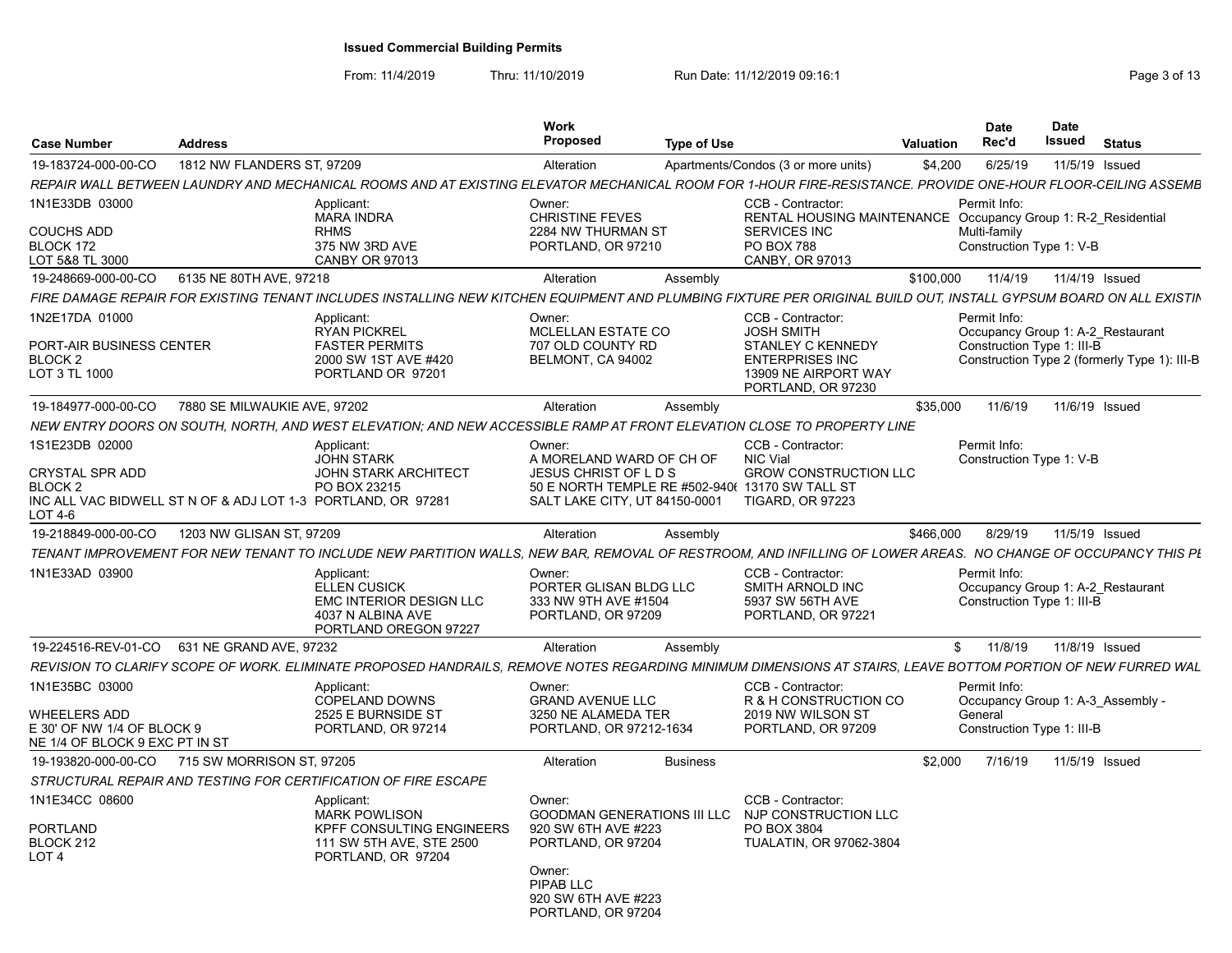| <b>Case Number</b>                                       | <b>Address</b>              |                                                                                                                                                                             | Work<br><b>Proposed</b>                                                                                                  | <b>Type of Use</b> |                                                                                                                             | Valuation | Date<br>Rec'd                                                     | <b>Date</b><br>Issued<br><b>Status</b> |  |
|----------------------------------------------------------|-----------------------------|-----------------------------------------------------------------------------------------------------------------------------------------------------------------------------|--------------------------------------------------------------------------------------------------------------------------|--------------------|-----------------------------------------------------------------------------------------------------------------------------|-----------|-------------------------------------------------------------------|----------------------------------------|--|
| 19-159924-000-00-CO                                      | 2715 SE 8TH AVE, 97202      |                                                                                                                                                                             | Alteration                                                                                                               | <b>Business</b>    |                                                                                                                             | \$1       | 5/6/19                                                            | 11/5/19 Issued                         |  |
|                                                          |                             | CHANGE OF OCCUPANCY FROM "F1" TO "B" FOR FIRST TIME TENANTS IN SUITES 110, 117, 120, 130, 135, 145, 160, 165, 170 AND 171. FIRST TIME TENANTS WITHOUT CHANGE OF OCCUPANCY A |                                                                                                                          |                    |                                                                                                                             |           |                                                                   |                                        |  |
| 1S1E11BB 03801<br>SECTION 11 1S 1E<br>TL 3801 2.50 ACRES |                             | Applicant:<br><b>STEVEN EWOLDT</b><br><b>ARTIFEKT ARCHITECTURE</b><br>5011 SW FAIRHAVEN DRIVE<br>PORTLAND OR 97221                                                          | Owner:<br>DAIRY BUILDING LLC<br>3182 CAMPUS DR #502<br>SAN MATEO, CA 94403-3123                                          |                    | CCB - Contractor:<br>DOYLE PETERSON<br><b>SUPERIOR QUALITY</b><br>CONSTRUCTION CO<br>PO BOX 9291<br><b>BROOKS, OR 97305</b> |           | Permit Info:<br>Med.Off., Pub.Bldg.<br>Construction Type 1: III-B | Occupancy Group 1: B_Bank, Off.,       |  |
| 19-132074-000-00-CO                                      | 10819 SE STARK ST, 97216    |                                                                                                                                                                             | Alteration                                                                                                               | <b>Business</b>    |                                                                                                                             | \$90,000  | 3/13/19                                                           | 11/5/19 Issued                         |  |
|                                                          |                             | EXPAND PARKING LOT FOR EXISTING MEDICAL OFFICE. TO INCLUDE STORMWATER MANAGEMENT. LANDSCAPING. ACCESSIBLE PARKING. RESTRIPE EXISTING EAST PARKING LOT.                      |                                                                                                                          |                    |                                                                                                                             |           |                                                                   |                                        |  |
| 1N2E34CD 09900<br>SECTION 34 1N 2E<br>TL 9900 0.61 ACRES |                             | Applicant:<br><b>CHUCK GREGORY</b><br>AKS ENGINEERING & FORESTRY, 10819 SE STARK ST #200<br>$\sqcup$ C<br>12965 SW HERMAN ROAD, SUITE<br>100<br>TUALATIN OR 97062           | Owner:<br>EPEC BUILDING LLC<br>PORTLAND, OR 97216                                                                        |                    | Primary Contractor:<br>TO BID                                                                                               |           |                                                                   |                                        |  |
| 19-156406-REV-01-CO                                      | 8520 NE ALDERWOOD RD, 97220 |                                                                                                                                                                             | Alteration                                                                                                               | <b>Business</b>    |                                                                                                                             | \$1,500   | 11/4/19                                                           | 11/4/19 Issued                         |  |
|                                                          |                             | VALUE ADDED REVISION TO RELOCATE WALLS IN OFFICE SPACES 109 AND 110 TO ENLARGE OFFICES AND ADD WALL IN SPACE 110 TO CREATE TWO OFFICES 110-A AND 110-B. ADD NEW WINL        |                                                                                                                          |                    |                                                                                                                             |           |                                                                   |                                        |  |
| 1N2E16B 01800<br>PORTLAND INT'L CENTER                   |                             | Applicant:<br><b>LINDSAY CHANG</b><br>AXIS DESIGN GROUP                                                                                                                     | Owner:<br>PORT OF PORTLAND<br>8440 NE ALDERWOOD RD #A                                                                    |                    |                                                                                                                             |           | Permit Info:<br>Med.Off., Pub.Bldg.                               | Occupancy Group 1: B Bank, Off.        |  |
| LOT 12 TL 1800                                           |                             | ARCHITECTURE + ENGINEERING, PORTLAND, OR 97220<br>INC.<br>11104 SE STARK ST<br>PORTLAND OR 97216                                                                            |                                                                                                                          |                    |                                                                                                                             |           | Construction Type 1: III-B                                        |                                        |  |
| 19-224862-000-00-CO                                      | 4012 SE 82ND AVE, 97266     |                                                                                                                                                                             | Alteration                                                                                                               | <b>Business</b>    |                                                                                                                             | \$89,100  | 9/10/19                                                           | 11/4/19 Issued                         |  |
|                                                          |                             | TI FOR EXISTING TENANT; REMOVE INTERIOR WALLS TO CREATE OPEN WAITING AREA AND CREATING DEMOUNTABLE PARTITIONS                                                               |                                                                                                                          |                    |                                                                                                                             |           |                                                                   |                                        |  |
| 1S2E09CC 00107                                           |                             | Applicant:<br>STEPHEN BLACKSTONE<br>IA INTERIOR ARCHITECTS, PC<br>1120 NW COUCH ST #450<br>PORTLAND, OR 97209                                                               | Owner:<br><b>EASTPORT PLAZA SHOPPING</b><br><b>CENTER L P</b><br>200 S LOS ROBLES AVE STE 510<br>PASADENA, CA 91101-5819 |                    | CCB - Contractor:<br>ANDERSEN CONSTRUCTION<br>COMPANY OF OREGON LLC<br>PO BOX 6712<br>PORTLAND, OR 97228                    |           | Permit Info:<br>Med.Off., Pub.Bldg.<br>Construction Type 1: II-B  | Occupancy Group 1: B_Bank, Off.,       |  |
| 19-232113-000-00-CO                                      | 2626 NE SANDY BLVD, 97232   |                                                                                                                                                                             | Alteration                                                                                                               | <b>Business</b>    |                                                                                                                             | \$8,000   | 9/27/19                                                           | 11/4/19 Issued                         |  |
|                                                          |                             | TI FOR FIRST TIME HAIR SALON TENANT; CHANGE OF OCCUPANCY FROM M TO B; NEW PARTITION WALLS TO CREATE BREAK ROOM                                                              |                                                                                                                          |                    |                                                                                                                             |           |                                                                   |                                        |  |
| 1N1E36BC 10400                                           |                             | Applicant:<br><b>BEN CARR</b><br><b>BRETT SCHULZ ARCHITECT, PC</b><br>2500 NE SANDY BLVD, SUITE D<br>PORTLAND, OR 97232                                                     | Owner:<br>PIONEER LAVADA JONES LLC<br>2500 NE SANDY BLVD #C<br>PORTLAND, OR 97232                                        |                    | CCB - Contractor:<br>GNH DEVELOPMENT INC<br>3327 NE 144TH AVE<br>PORTLAND, OR 97230                                         |           | Permit Info:<br>Med.Off., Pub.Bldg.<br>Construction Type 1: V-B   | Occupancy Group 1: B Bank, Off.        |  |
| 19-234038-000-00-CO                                      | 921 SW WASHINGTON ST, 97205 |                                                                                                                                                                             | Alteration                                                                                                               | <b>Business</b>    |                                                                                                                             | \$90,000  | 10/2/19                                                           | 11/4/19 Under Inspection               |  |
|                                                          |                             | TI FOR NEW TENANT ON SHELL 18-250278-CO. INCLUDES INTALLATION OF DATA SERVER EQUIPMENTS. SECURITY FENCING. LIMITED WALL ENCLOSURE. ACOUSTICAL CEILING. AND LIGHTING         |                                                                                                                          |                    |                                                                                                                             |           |                                                                   |                                        |  |
| 1N1E34CC 04800                                           |                             | Applicant:<br><b>JANE BARKER</b>                                                                                                                                            | Owner:<br>PITTOCK BLOCK LLC                                                                                              |                    | CCB - Contractor:<br><b>SKYLINE INTERIORS INC</b>                                                                           |           | Permit Info:                                                      | Occupancy Group 1: B Bank, Off.,       |  |
| PORTLAND<br>BLOCK 215<br>LOT 1-8                         |                             | HENNEBERY EDDY ARCHITECTS 27402 72ND AVE S<br>921 SW WASHINGTON ST STE 250 KENT, WA 98032-7366<br>PORTLAND, OR 97205                                                        |                                                                                                                          |                    | 921 SW WASHINGTON SUITE 455<br>PORTLAND, OR 97205                                                                           |           | Med.Off., Pub.Bldg.<br>Construction Type 1: I-A                   |                                        |  |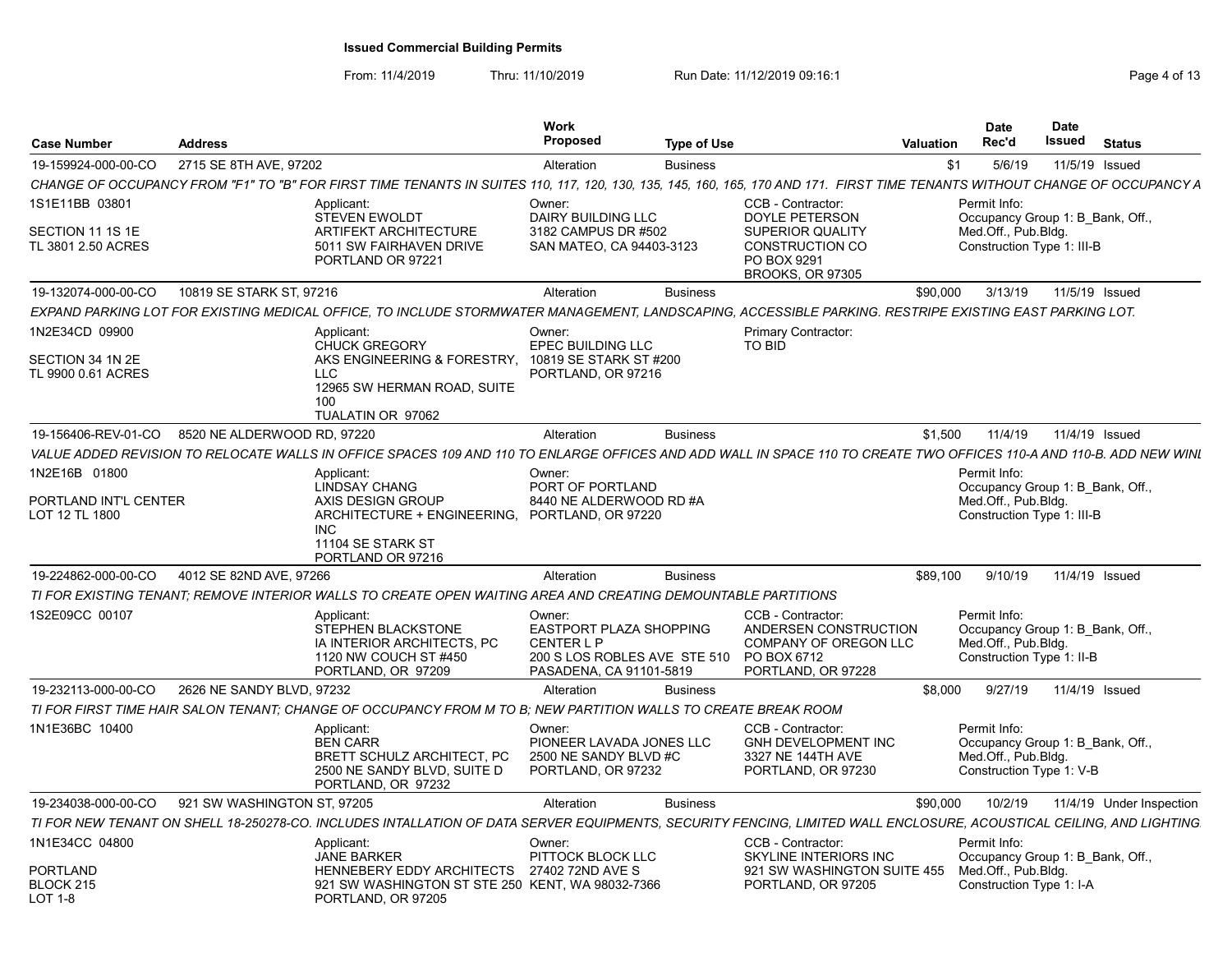| <b>Case Number</b>                                                             | <b>Address</b>             |                                                                                                                                                               | <b>Work</b><br><b>Proposed</b>                                                                                                            | <b>Type of Use</b> |                                                                                                                                              | <b>Valuation</b> | <b>Date</b><br>Rec'd                                                                                | <b>Date</b><br>Issued | <b>Status</b>                                |
|--------------------------------------------------------------------------------|----------------------------|---------------------------------------------------------------------------------------------------------------------------------------------------------------|-------------------------------------------------------------------------------------------------------------------------------------------|--------------------|----------------------------------------------------------------------------------------------------------------------------------------------|------------------|-----------------------------------------------------------------------------------------------------|-----------------------|----------------------------------------------|
| 19-203051-REV-01-CO                                                            | 1415 NW 11TH AVE, 97209    |                                                                                                                                                               | Alteration                                                                                                                                | <b>Business</b>    |                                                                                                                                              | \$               | 11/8/19                                                                                             | 11/8/19               | Issued                                       |
| REVISION TO ADD SHOWER IN EXISTING BATHROOM                                    |                            |                                                                                                                                                               |                                                                                                                                           |                    |                                                                                                                                              |                  |                                                                                                     |                       |                                              |
| 1N1E34BB 77000                                                                 |                            | Applicant:<br>Eric Lee<br>2025 NE 44th Ave. Apt. 417                                                                                                          | Owner:<br><b>VISTA NORTH PEARL</b><br><b>CONDOMINIUMS OWNERS</b><br><b>ASSOCIATION</b><br>1022 NW MARSHALL ST, #270<br>PORTLAND, OR 97209 |                    | CCB - Contractor:<br>ALPHA OMEGA PLUMBING LLC<br>201 ARDUS DR<br>NEWBERG, OR 97132                                                           |                  | Permit Info:<br>Occupancy Group 1: B Bank, Off.,<br>Med.Off., Pub.Bldg.<br>Construction Type 1: I-A |                       |                                              |
| 18-132908-REV-02-CO                                                            | 835 SW 2ND AVE, 97204      |                                                                                                                                                               | Alteration                                                                                                                                | <b>Business</b>    |                                                                                                                                              | \$               | 11/8/19                                                                                             |                       | 11/8/19 Issued                               |
|                                                                                |                            | REVISION TO REMOVE DOOR SEPERATING KITCHEN AND DINING AREA, SEPERATING THE SPACES INTO 2 SEPARATE OCCUPANCIES AND ALTERING PATH OF EGRESS (SEE APPEAL #22098) |                                                                                                                                           |                    |                                                                                                                                              |                  |                                                                                                     |                       |                                              |
| 1S1E03BA 04200                                                                 |                            | Applicant:<br>ANNABELLE LEE<br><b>ORANGE</b><br>3530 N MISSISSIPPI AVE<br>PORTLAND, OR 97227                                                                  | Owner:<br><b>DOWNTOWN DIRT LLC</b><br>PO BOX 8547<br>PORTLAND, OR 97207                                                                   |                    | CCB - Contractor:<br><b>KRIS WALLACE</b><br>ORANGE DESIGN INDUSTRIES LL( Med.Off., Pub.Bldg.<br>3530 N MISSISSIPPI AVE<br>PORTLAND, OR 97227 |                  | Permit Info:<br>Occupancy Group 1: B Bank, Off.,<br>Construction Type 1: V-B                        |                       | Construction Type 2 (formerly Type 1): V-B   |
| 19-104480-DFS-01-CO                                                            | 1308 NW EVERETT ST, 97209  |                                                                                                                                                               | Alteration                                                                                                                                | <b>Business</b>    |                                                                                                                                              | \$3,500          | 9/24/19                                                                                             | 11/8/19 Issued        |                                              |
| DFS FOR ANCHORAGE OF RTUS.                                                     |                            |                                                                                                                                                               |                                                                                                                                           |                    |                                                                                                                                              |                  |                                                                                                     |                       |                                              |
| 1N1E33DA 03300                                                                 |                            | Applicant:<br><b>NATHAN ARNOLD</b><br><b>FASTER PERMITS</b><br>2000 SW 1ST AVE #420<br>PORTLAND OR 97201                                                      | Owner:<br>13TH STREET LOFTS LLC<br>1305 NW DAVIS ST<br>PORTLAND, OR 97209                                                                 |                    | CCB - Contractor:<br>R & H CONSTRUCTION CO<br>2019 NW WILSON ST<br>PORTLAND, OR 97209                                                        |                  | Permit Info:<br>Station<br>Construction Type 1: III-B                                               |                       | Occupancy Group 1: M Store, Service          |
| 19-171740-000-00-CO                                                            | 4810 N LAGOON AVE, 97217   |                                                                                                                                                               | Alteration                                                                                                                                | <b>Business</b>    |                                                                                                                                              | \$10,000         | 5/30/19                                                                                             |                       | 11/8/19 Issued                               |
|                                                                                |                            | REPLACEMENT OF PI DCVA SERIAL NUMBER 9607231244 WITH A PI RPBA *** SEE COMMENTS ***                                                                           |                                                                                                                                           |                    |                                                                                                                                              |                  |                                                                                                     |                       |                                              |
| 1N1E20A 00200                                                                  |                            | Applicant:<br><b>MADDY GORMAN</b><br><b>ANKROM MOISAN</b><br>38 NW DAVIS ST, STE 300<br>PORTLAND, OR 97209                                                    | Owner:<br><b>ROSAN INC</b><br>PO BOX 10105<br>PORTLAND, OR 97296                                                                          |                    | CCB - Contractor:<br><b>CALIBER PLUMBING &amp;</b><br><b>MECHANICAL INC</b><br>6036 N CUTTER CIRCLE STE 360<br>PORTLAND, OR 97217            |                  |                                                                                                     |                       |                                              |
| 19-245383-000-00-CO                                                            | 728 SE 20TH AVE, 97214     |                                                                                                                                                               | Alteration                                                                                                                                | <b>Business</b>    |                                                                                                                                              | \$10,000         | 11/7/19                                                                                             |                       | 11/7/19 Issued                               |
| ADDITION OF NINE (9) WINDOWS TO NE FACADE.                                     |                            |                                                                                                                                                               |                                                                                                                                           |                    |                                                                                                                                              |                  |                                                                                                     |                       |                                              |
| 1S1E02AA 03100<br>GARRISON'S SUB<br><b>BLOCK7</b><br>LOT 1&2<br>N 30' OF LOT 3 |                            | Applicant:<br><b>REID LESLIE</b><br>915 NW 19th Ave #C<br>Portland, OR 97209                                                                                  | Owner:<br>TREVOR C PEARSON FAMILY TR<br><b>ETAL</b><br>726 SE 20TH AVE<br>PORTLAND, OR 97214                                              |                    | CCB - Contractor:<br>ALL LEVEL CONSTRUCTION LLC<br>311 S FREDERICKSBURG WAY<br>VANCOUVER, WA 98664                                           |                  | Permit Info:<br>Occupancy Group 1: B Bank, Off.,<br>Med.Off., Pub.Bldg.<br>Construction Type 1: V-B |                       |                                              |
| 18-280518-DFS-01-CO                                                            | 1515 SW MORRISON ST, 97205 |                                                                                                                                                               | Alteration                                                                                                                                | <b>Business</b>    |                                                                                                                                              | \$120,000        | 9/4/19                                                                                              |                       | 11/7/19 Issued                               |
|                                                                                |                            | DFS FOR INTERIOR STEEL STAIRS AND ASSOCIATED SHOP DRAWINGS AND CALCULATIONS.                                                                                  |                                                                                                                                           |                    |                                                                                                                                              |                  |                                                                                                     |                       |                                              |
| 1N1E33DC 01700                                                                 |                            | Applicant:<br><b>AMY SCHMERBER</b>                                                                                                                            | Owner:<br>REEP-WP ART TOWER JV LLC                                                                                                        |                    | CCB - Contractor:<br>ANDERSEN CONSTRUCTION                                                                                                   |                  | Permit Info:<br>Occupancy Group 1: B Bank, Off.,                                                    |                       |                                              |
| PORTLAND<br>BLOCK 316<br>LOT 7&8 TL 1700                                       |                            | ANDRESEN CONSTRUCTION CO<br>6712 N CUTTER CIRCLE<br>PORTLAND, OR, 97217                                                                                       | 220 NW 8TH AVE<br>PORTLAND, OR 97209                                                                                                      |                    | COMPANY OF OREGON LLC<br>PO BOX 6712<br>PORTLAND, OR 97228                                                                                   |                  | Med.Off., Pub.Bldg.<br>Construction Type 1: III-B                                                   |                       | Construction Type 2 (formerly Type 1): III-B |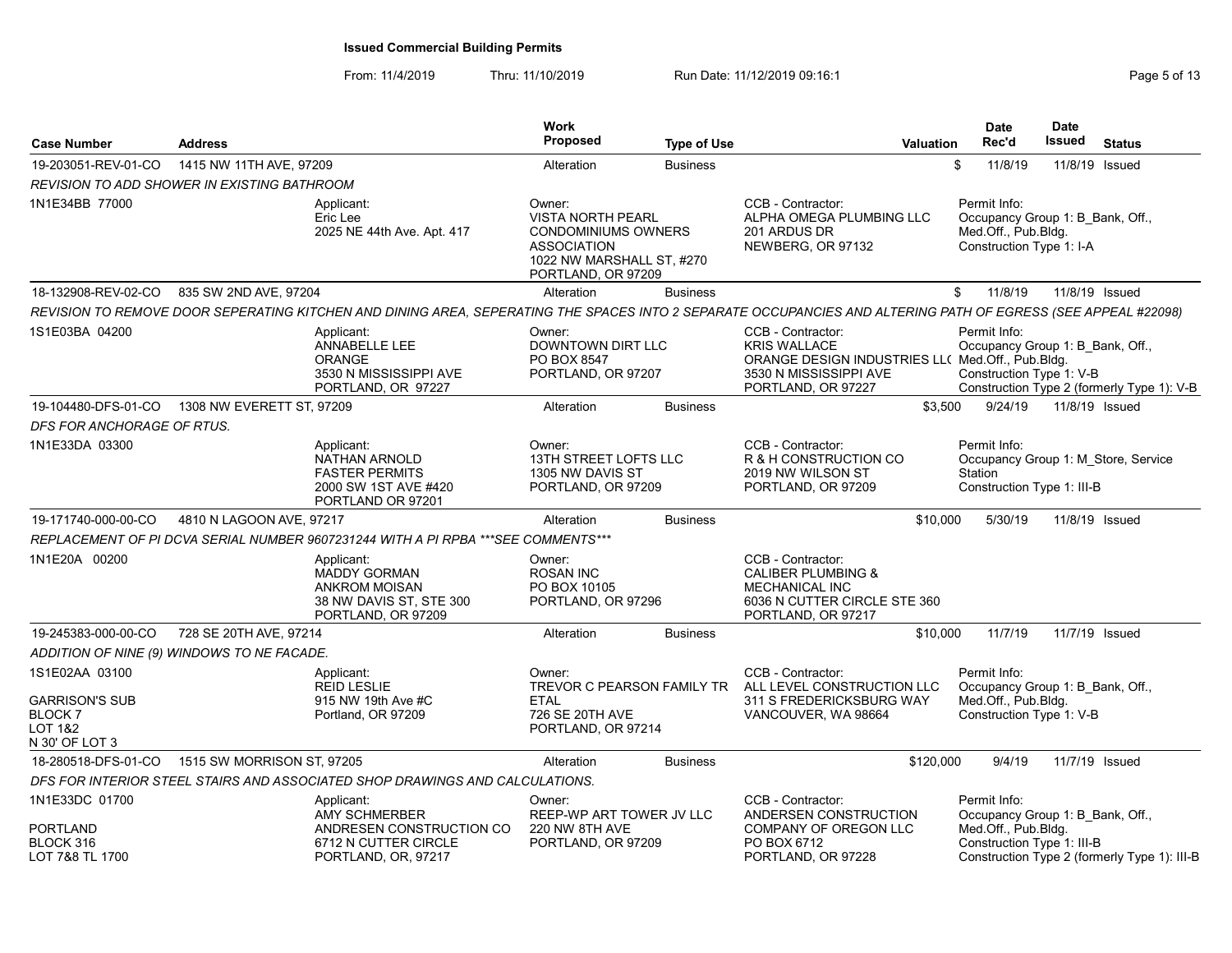| <b>Case Number</b>                                                                                                                                | <b>Address</b>              |                                                                                                                                                                  | Work<br>Proposed                                                                                 | <b>Type of Use</b> |                                                                                                          | <b>Valuation</b> | <b>Date</b><br>Rec'd                                                                                | <b>Date</b><br><b>Issued</b> | <b>Status</b>                                                                           |
|---------------------------------------------------------------------------------------------------------------------------------------------------|-----------------------------|------------------------------------------------------------------------------------------------------------------------------------------------------------------|--------------------------------------------------------------------------------------------------|--------------------|----------------------------------------------------------------------------------------------------------|------------------|-----------------------------------------------------------------------------------------------------|------------------------------|-----------------------------------------------------------------------------------------|
| 17-268347-REV-01-CO                                                                                                                               | 1875 SW PARK AVE, 97201     |                                                                                                                                                                  | Alteration                                                                                       | Educational        |                                                                                                          | \$25,000         | 7/18/18                                                                                             |                              | 11/7/19 Issued                                                                          |
|                                                                                                                                                   |                             | VALUE ADDED REVISION TO THE ATTACHMENT METHOD AND REDUCE ARRAY OUTPUT TO 83KW.                                                                                   |                                                                                                  |                    |                                                                                                          |                  |                                                                                                     |                              |                                                                                         |
| 1S1E04 00300<br><b>PORTLAND</b><br><b>BLOCK 229-231</b><br>237-240<br>268-270 TL 300                                                              |                             | Applicant:<br><b>DUSTY HENRY</b><br>5711 SW HOOD AVE<br>PORTLAND, OR 97239                                                                                       | Owner:<br>OREGON STATE OF (BOARD OF<br>PO BOX 751<br>PORTLAND, OR 97207-0751<br>Owner:           |                    | CCB - Contractor:<br><b>JOHN MIERAS</b><br>DYNALECTRIC COMPANY<br>5711 SW HOOD AVE<br>PORTLAND, OR 97239 |                  | Permit Info:<br>Occupancy Group 1: B Bank, Off.,<br>Med.Off., Pub.Bldg.<br>Construction Type 1: I-A |                              |                                                                                         |
|                                                                                                                                                   |                             |                                                                                                                                                                  | <b>HIGHER EDUCATION</b><br><b>PO BOX 751</b><br>PORTLAND, OR 97207-0751                          |                    |                                                                                                          |                  |                                                                                                     |                              |                                                                                         |
| 19-239496-REV-01-CO                                                                                                                               | 1828 NW QUIMBY ST, 97209    |                                                                                                                                                                  | Alteration                                                                                       | Factory/Industrial |                                                                                                          | \$2.000          | 11/7/19                                                                                             |                              | 11/7/19 Issued                                                                          |
|                                                                                                                                                   |                             | VALUE ADDED REVISION TO RELOCATE BOILER AND CHANGE WALLS FROM WOOD FRAMED PARTIAL HEIGHT TO METAL FRAMED FULL HEIGHT                                             |                                                                                                  |                    |                                                                                                          |                  |                                                                                                     |                              |                                                                                         |
| 1N1E33AB 04600<br><b>COUCHS ADD</b><br>BLOCK <sub>234</sub>                                                                                       |                             | Applicant:<br><b>TERRY RAY THOMPSON</b><br>THOMPSONS CONSTRUCTION<br><b>MANAGEMENT INC</b>                                                                       | Owner:<br><b>CASCADE PARTNERS LLC</b><br>1828 NW QUIMBY ST<br>PORTLAND, OR 97209                 |                    | CCB - Contractor:<br><b>TERRY RAY THOMPSON</b><br>THOMPSONS CONSTRUCTION<br><b>MANAGEMENT INC</b>        |                  | Permit Info:<br>Factory, Mod.Hazard<br>Construction Type 1: III-B                                   |                              | Occupancy Group 1: F-1 Industrial Plant -                                               |
| <b>LOT 1-8</b><br>LAND & IMPS SEE R141052 (R180221231) FOR PORTLAND, OR 97229<br>OTHER IMPS & R646117 (R180221232) FOR<br><b>MACH &amp; EQUIP</b> |                             | 4804 NW BETHANY BLVD I2129                                                                                                                                       |                                                                                                  |                    | 4804 NW BETHANY BLVD I2129<br>PORTLAND, OR 97229                                                         |                  |                                                                                                     |                              |                                                                                         |
| 19-101408-000-00-CO                                                                                                                               | 4784 SE 17TH AVE, 97202     |                                                                                                                                                                  | Alteration                                                                                       | Factory/Industrial |                                                                                                          | \$275,027        | 1/8/19                                                                                              |                              | 11/7/19 Issued                                                                          |
|                                                                                                                                                   |                             | T.I. : NEW DEMISING WALL TO DIVIDE SUITE 130 INTO TWO SEPARATE TENANT SPACES, OCCUPANCY OF NEW SUITE 131 ONLY FOR CLOTHING MANUFACTURER TENANT. TWO NEW EXTERIOF |                                                                                                  |                    |                                                                                                          |                  |                                                                                                     |                              |                                                                                         |
| 1S1E14AB 00400<br>HOLGATE ADD<br>BLOCK <sub>6</sub><br>LOT 12-27                                                                                  |                             | Applicant:<br><b>EVAN VANSANDT</b><br><b>LRS ARCHITECTS</b><br>720 NW DAVIS ST STE 300<br>PORTLAND, OR 97209                                                     | Owner:<br><b>IRON FIREMAN BUILDING LLC</b><br>810 NW MARSHALL ST #300<br>PORTLAND, OR 97209-3359 |                    | CCB - Contractor:<br>ORENEVA CONSTRUCTION LLC<br>812 SW 10TH AVE #204<br>PORTLAND, OR 97205              |                  | Permit Info:<br>Factory, Mod Hazard<br>Construction Type 1: V-B                                     |                              | Occupancy Group 1: F-1 Industrial Plant -<br>Construction Type 2 (formerly Type 1): V-B |
| 19-163176-DFS-01-CO                                                                                                                               | 239 NW 13TH AVE, 97209      |                                                                                                                                                                  | Alteration                                                                                       | Mercantile         |                                                                                                          | \$20,000         | 9/24/19                                                                                             | 11/8/19 Issued               |                                                                                         |
| <b>DFS FOR STOREFRONT</b>                                                                                                                         |                             |                                                                                                                                                                  |                                                                                                  |                    |                                                                                                          |                  |                                                                                                     |                              |                                                                                         |
| 1N1E33DA 03300                                                                                                                                    |                             | Applicant:<br><b>NATHAN ARNOLD</b>                                                                                                                               | Owner:<br>13TH STREET LOFTS LLC                                                                  |                    | CCB - Contractor:<br>R & H CONSTRUCTION CO                                                               |                  | Permit Info:<br>Occupancy Group 1: M Store, Service                                                 |                              |                                                                                         |
| <b>COUCHS ADD</b><br>BLOCK 91<br>LOT 5&8                                                                                                          |                             | <b>FASTER PERMITS</b><br>2000 SW 1ST AVE, SUITE 420<br>PORTLAND OR 97201                                                                                         | 1305 NW DAVIS ST<br>PORTLAND, OR 97209                                                           |                    | 2019 NW WILSON ST<br>PORTLAND, OR 97209                                                                  |                  | Station<br>Construction Type 1: III-B                                                               |                              |                                                                                         |
| 19-204489-000-00-CO                                                                                                                               | 11121 SE DIVISION ST. 97266 |                                                                                                                                                                  | Alteration                                                                                       | Mercantile         |                                                                                                          | \$53,996         | 8/5/19                                                                                              | 11/8/19 Issued               |                                                                                         |
|                                                                                                                                                   |                             | TI FOR EXISTING TENANT. WITH NEW WALLS TO BREAK UP TENANT SPACE. UPDATES TO DOOR HARDWARE.                                                                       |                                                                                                  |                    |                                                                                                          |                  |                                                                                                     |                              |                                                                                         |
| 1S2E03CD 02800                                                                                                                                    |                             | Applicant:<br><b>JOHN CARSON</b>                                                                                                                                 | Owner:<br><b>WILLIAM YUAN</b>                                                                    |                    | CCB - Contractor:<br>JHC CONSTRUCTION CO                                                                 |                  | Permit Info:<br>Occupancy Group 1: B Bank, Off.,                                                    |                              |                                                                                         |
| SECTION 03 1S 2E<br>TL 2800 0.22 ACRES                                                                                                            |                             | CARSON III INVESTMENTS INC<br>12402 SE STEELE ST<br>PORTLAND OR 97236                                                                                            | 949 NE 107TH PL<br>PORTLAND, OR 97220-4042                                                       |                    | 12402 SE STEELE ST<br>PORTLAND, OR 97236                                                                 |                  | Med.Off., Pub.Bldg.<br>Construction Type 1: V-B                                                     |                              | Construction Type 2 (formerly Type 1): V-B                                              |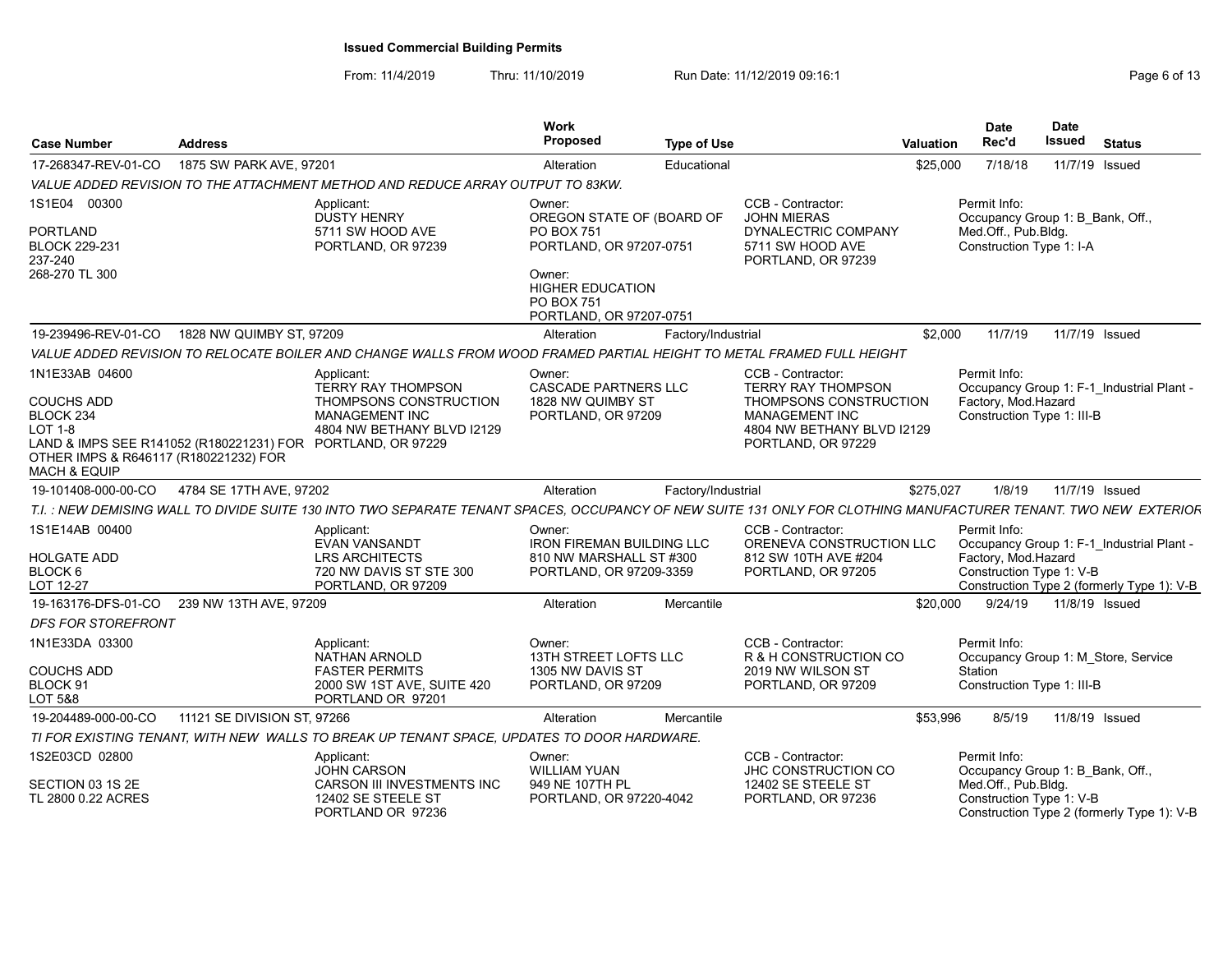| <b>Case Number</b>                                | <b>Address</b>                |                                                                                                                                                              | Work<br><b>Proposed</b>                                                           | <b>Type of Use</b> |                                                                                               | Valuation | <b>Date</b><br>Rec'd                                                                         | <b>Date</b><br>Issued | <b>Status</b> |  |
|---------------------------------------------------|-------------------------------|--------------------------------------------------------------------------------------------------------------------------------------------------------------|-----------------------------------------------------------------------------------|--------------------|-----------------------------------------------------------------------------------------------|-----------|----------------------------------------------------------------------------------------------|-----------------------|---------------|--|
| 19-249541-000-00-CO                               | 4430 SE WOODSTOCK BLVD, 97206 |                                                                                                                                                              | Alteration                                                                        | Mercantile         |                                                                                               | \$18,000  | 11/6/19                                                                                      | 11/6/19 Issued        |               |  |
|                                                   |                               | TI FOR EXISTING TENANT; NO CHANGE OF OCCUPANCY; EXTERIOR WORK INCLUDING THE REMOVAL OF DAMAGED TRANSOM WINDOWS, REMOVAL OF AN EARLIER FACADE ALTERATION, REF |                                                                                   |                    |                                                                                               |           |                                                                                              |                       |               |  |
| 1S2E18CC 14500                                    |                               | Applicant:<br><b>GABE HEADRICK</b>                                                                                                                           | Owner:<br><b>S&amp;D WOODSTOCK LLC</b>                                            |                    | CCB - Contractor:<br><b>HEARTWOOD NORTHWEST LLC</b>                                           |           | Permit Info:<br>Occupancy Group 1: M Store, Service                                          |                       |               |  |
| <b>WOODSTOCK</b><br>BLOCK 21<br>LOT <sub>1</sub>  |                               | STEELHEAD ARCHITECTURE<br>201 SE 3RD AVE<br>PORTLAND, OR 97214                                                                                               | 421 SW 70TH TER<br>PORTLAND, OR 97225                                             |                    | 10231 SE MITCHELL ST<br>PORTLAND, OR 97266                                                    |           | Station<br>Construction Type 1: V-B                                                          |                       |               |  |
| 19-210366-000-00-CO                               | 15 SE 22ND AVE, 97214         |                                                                                                                                                              | Alteration                                                                        | Mercantile         |                                                                                               | \$70,158  | 8/14/19                                                                                      | 11/8/19 Issued        |               |  |
|                                                   |                               | TI AND CHANGE OF OCCUPANCY FROM B TO M FOR NEW TENANT; ADD WALLS TO CREATE STORAGE AREAS; AND RETAIL SPACE AREAS. CHANGE ONE RESTROOM TO JANITOR'S CLOSET    |                                                                                   |                    |                                                                                               |           |                                                                                              |                       |               |  |
| 1N1E35DD 01000<br><b>DUNNS ADD</b><br>BLOCK 5     |                               | Applicant:<br><b>CHRIS BROWN</b><br>YA/OS<br>2100 NW 19TH AVENUE #2                                                                                          | Owner:<br><b>BITAR BROS</b><br>2929 E BURNSIDE ST<br>PORTLAND, OR 97214-1831      |                    | CCB - Contractor:<br>PETE C CONSTRUCTION LLC<br>9951 SE EASTVIEW DR<br>HAPPY VALLEY, OR 97086 |           | Permit Info:<br>Occupancy Group 1: M Store, Service<br>Station<br>Construction Type 1: III-B |                       |               |  |
| E 5' OF LOT 9 EXC PT IN ST<br>LOT 10 EXC PT IN ST |                               | PORTLAND, OR 97209                                                                                                                                           |                                                                                   |                    |                                                                                               |           | Construction Type 2 (formerly Type 1): III-B                                                 |                       |               |  |
| 19-209945-REV-01-CO 2642 NE SANDY BLVD, 97232     |                               |                                                                                                                                                              | Alteration                                                                        | Mercantile         |                                                                                               | S.        | 11/4/19                                                                                      | 11/4/19 Issued        |               |  |
|                                                   |                               | REVISION TO REMOVE CLOSET AND ADD WALK IN COOLER IN SCOPE.                                                                                                   |                                                                                   |                    |                                                                                               |           |                                                                                              |                       |               |  |
| 1N1E36BC 10400                                    |                               | Applicant:<br><b>BEN CARR</b><br>BRETT SCHULZ ARCHITECT, PC<br>2500 NE SANDY BLVD, SUITE D<br>PORTLAND, OR 97232                                             | Owner:<br>PIONEER LAVADA JONES LLC<br>2500 NE SANDY BLVD #C<br>PORTLAND, OR 97232 |                    | CCB - Contractor:<br><b>BGC INC</b><br>5224 NE 42ND AVE<br>PORTLAND, OR 97218                 |           | Permit Info:<br>Occupancy Group 1: M Store, Service<br>Station<br>Construction Type 1: V-B   |                       |               |  |
| 19-194358-000-00-CO                               | 1950 NE 122ND AVE, 97230      |                                                                                                                                                              | Alteration                                                                        | Mercantile         |                                                                                               | \$38,000  | 7/17/19                                                                                      | 11/7/19 Issued        |               |  |
|                                                   |                               | TENANT IMPROVEMENT FOR EXISTING TENANT - REMOVE ROLL-IN CAKE CASE AND REPLACE WTIH REACH IN CAKE CASE IN BAKERY. W/ 19-194586-MT                             |                                                                                   |                    |                                                                                               |           |                                                                                              |                       |               |  |
| 1N2E26CC 03403                                    |                               | Applicant<br><b>DAWN CARDWELL</b>                                                                                                                            | Owner:<br>WINCO FOODS LLC                                                         |                    | CCB - Contractor:<br><b>ENGINEERED STRUCTURES INC</b>                                         |           | Permit Info:<br>Occupancy Group 1: M Store, Service                                          |                       |               |  |
| <b>HAZELWOOD</b><br>LOT 37 TL 3403                |                               | PETERSEN STAGGS ARCHITECTS 650 N ARMSTRONG PL<br>5200 STATE ST<br><b>BOISE, ID 83703</b>                                                                     | <b>BOISE, ID 83704</b>                                                            |                    | A CORP OF IDAHO<br>3330 E LOUISE DRIVE SUITE 300<br>MERIDIAN. ID 83642                        |           | Station<br>Construction Type 1: V-B                                                          |                       |               |  |
| 19-244695-REV-01-CO                               | 3602 NE SANDY BLVD, 97232     |                                                                                                                                                              | Alteration                                                                        | Storage            |                                                                                               |           | \$ 11/5/19                                                                                   | 11/5/19 Issued        |               |  |
|                                                   |                               | REVISION TO UPDATE DRAWINGS TO CLARIFY AS-BUILTS PER INSPECTORS REQUEST                                                                                      |                                                                                   |                    |                                                                                               |           |                                                                                              |                       |               |  |
| 1N1E36AB 01300                                    |                               | Applicant:<br>EMMANUEL IKEJIANI                                                                                                                              | Owner:<br>JAX EPV LLC                                                             |                    | CCB - Contractor:<br>AFFORDABLE NORTHWEST                                                     |           | Permit Info:<br>Occupancy Group 1: S-1 Storage -                                             |                       |               |  |
| LAURELHURST<br>BLOCK 32<br><b>LOT 7&amp;8</b>     |                               | <b>FLOW DESIGN STUDIOS LLC</b><br>618 NW GLISAN STE 400<br>PORTLAND OR 97209                                                                                 | 424 NW SKYLINE BLVD<br>PORTLAND, OR 97229                                         |                    | <b>CONTRACTORS INC</b><br>PO BOX 20395<br>PORTLAND, OR 97294                                  |           | Moderate Hazard, Warehouse<br>Construction Type 1: V-B                                       |                       |               |  |
| 19-226015-REV-01-CO                               | 3530 NW ST HELENS RD, 97210   |                                                                                                                                                              | Alteration                                                                        | Storage            |                                                                                               | \$        | 11/7/19                                                                                      | 11/7/19 Issued        |               |  |
| <b>REVISION TO RELOCATE BEAMS BY 24"</b>          |                               |                                                                                                                                                              |                                                                                   |                    |                                                                                               |           |                                                                                              |                       |               |  |
| 1N1E30AA 00300                                    |                               | Applicant:<br><b>BOB RATHBONE</b>                                                                                                                            | Owner:<br>3530 NOSSA LLC                                                          |                    | CCB - Contractor:<br><b>C&amp;B RENEWABLE ENERGY LLC</b>                                      |           | Permit Info:<br>Occupancy Group 1: F-1 Industrial Plant -                                    |                       |               |  |
| SECTION 30 1N 1E<br>TL 300 1.61 ACRES             |                               | <b>PREMIER SOLAR NW</b><br>12399 NW WAKER DR<br>PORTLAND OR 97229                                                                                            | 610 SW ALDER ST #1221<br>PORTLAND, OR 97205                                       |                    | 12399 NW WAKER DR<br>PORTLAND, OR 97229                                                       |           | Factory, Mod Hazard<br>Construction Type 1: V-B                                              |                       |               |  |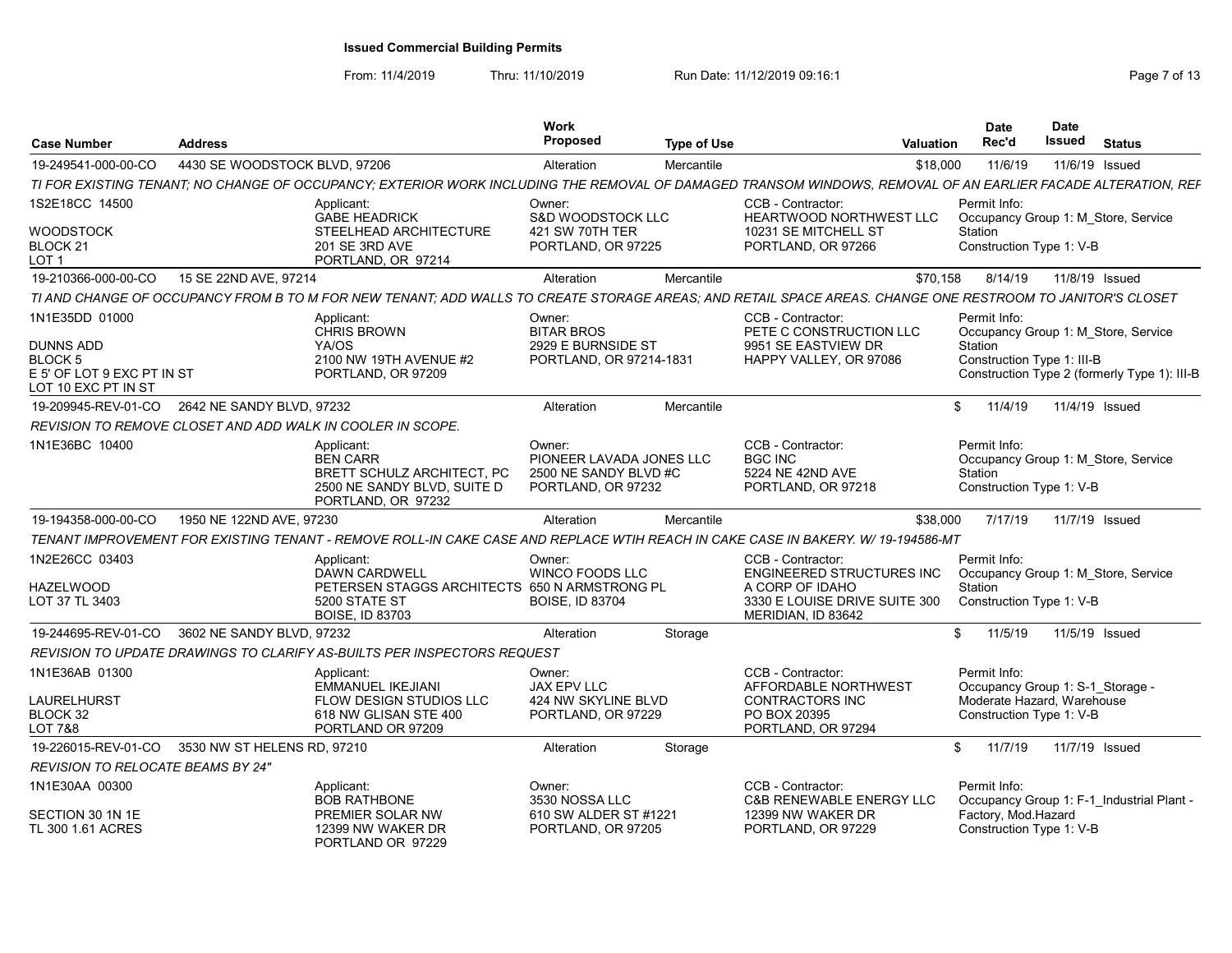| <b>Case Number</b>                                                                                                                    | <b>Address</b>                  |                                                                                                                                             | Work<br><b>Proposed</b>                                                                                                       | <b>Type of Use</b> |                                                                                                                            | Valuation | <b>Date</b><br>Rec'd                                                                             | <b>Date</b><br>Issued | <b>Status</b>                        |
|---------------------------------------------------------------------------------------------------------------------------------------|---------------------------------|---------------------------------------------------------------------------------------------------------------------------------------------|-------------------------------------------------------------------------------------------------------------------------------|--------------------|----------------------------------------------------------------------------------------------------------------------------|-----------|--------------------------------------------------------------------------------------------------|-----------------------|--------------------------------------|
| 19-248182-000-00-CO                                                                                                                   | 3305 NW GUAM ST - Bldg 7, 97210 |                                                                                                                                             | Alteration                                                                                                                    | Storage            |                                                                                                                            | \$14,621  | 11/7/19                                                                                          | 11/7/19               | Issued                               |
|                                                                                                                                       |                                 | REMOVE AND REPLACE WOOD POST COLUMN THAT WAS DAMAGED BY FORKLIFT IN SUITE 3305 OF BUILDNG 7.                                                |                                                                                                                               |                    |                                                                                                                            |           |                                                                                                  |                       |                                      |
| 1N1E29 00100                                                                                                                          |                                 | Applicant:<br><b>MICHAEL TERPNER</b><br><b>MACKENZIE</b><br>1515 SE WATER AVE #100<br>PORTLAND, OR 97214                                    | Owner:<br>PROLOGIS-EXCHANGE<br>NORTHWEST CORPORATE PARK PO BOX 1057<br><b>LLC</b><br>1800 WAZEE ST<br><b>DENVER, CO 80202</b> |                    | CCB - Contractor:<br>VANOSDEL CONSTRUCTION LLC<br>BATTLE GROUND, WA 98604                                                  |           | Permit Info:<br>Hazard, Parking Garage<br>Construction Type 1: V-B                               |                       | Occupancy Group 1: S-2 Storage - Low |
| 19-131982-000-00-CO                                                                                                                   | 615 SW ALDER ST, 97205          |                                                                                                                                             | Alteration                                                                                                                    | Utility            |                                                                                                                            | \$15,000  | 3/13/19                                                                                          |                       | 11/8/19 Issued                       |
|                                                                                                                                       |                                 | PERSONAL WIRELESS SERVICE FACILITY: REMOVE (4) AND INSTALL (16) RRUS, REMOVE (4) NOTCH FILTERS, INSTALL (3) ANTENNAS AND (8) DIPLEXERS      |                                                                                                                               |                    |                                                                                                                            |           |                                                                                                  |                       |                                      |
| 1N1E34CC 07100                                                                                                                        |                                 | Applicant:<br><b>BRANDON CLOWER</b><br><b>BLACK ROCK CONSULTING</b><br>5505 SE TOLMAN ST<br>PORTLAND, OREGON 97206                          |                                                                                                                               |                    | CCB - Contractor:<br><b>RIDGETOP WIRELESS</b><br>SOLUTIONS INC<br>32277 WELDON ROAD<br>LEBANON, OR 97355                   |           |                                                                                                  |                       |                                      |
| 19-222979-000-00-CO                                                                                                                   | 10850 N DENVER AVE, 97217       |                                                                                                                                             | Alteration                                                                                                                    | Utility            |                                                                                                                            | \$25,000  | 9/6/19                                                                                           |                       | 11/5/19 Issued                       |
| REPLACE EXISTING DAMAGED SCOREBOARD                                                                                                   |                                 |                                                                                                                                             |                                                                                                                               |                    |                                                                                                                            |           |                                                                                                  |                       |                                      |
| 1N1E03 00300<br>SECTION 03 1N 1E<br>TL 300 85.83 ACRES                                                                                |                                 | Applicant:<br><b>MARLO MEDELLIN</b><br>PORTLAND PARKS & RECREATION 1120 SW 5TH AVE #1302<br>1120 SW 5TH AVE, STE 1302<br>PORTLAND, OR 97204 | Owner:<br>PORTLAND CITY OF<br>PORTLAND, OR 97204-1912                                                                         |                    | CCB - Contractor:<br>STEVEN E DAVIS<br>DAKTRONICS INC<br>PO BOX 5128<br>BROOKINGS, SD 57006-5128                           |           | Permit Info:<br>Occupancy Group 1: U Private<br>Garage\Utility Misc.<br>Construction Type 1: V-B |                       |                                      |
| 19-229680-000-00-CO                                                                                                                   | 5501 NW FRONT AVE, 97210        |                                                                                                                                             | Alteration                                                                                                                    | Utility            |                                                                                                                            | \$12,000  | 11/8/19                                                                                          |                       | 11/8/19 Issued                       |
|                                                                                                                                       |                                 | DEMOLISH AND REPLACE ENTIRE CONCRETE PAD LOCATED BETWEEN TANKS T-67, T-69, T-74, AND T-93 ***MECHANICAL PERMIT REQUIRED FOR NEW PUMP***     |                                                                                                                               |                    |                                                                                                                            |           |                                                                                                  |                       |                                      |
| 1N1E19B 00400<br>SECTION 19 1N 1E<br>TL 400 31.27 ACRES<br>LAND & IMPS SEE R646226 (R941190641) FOR PORTLAND OR 97210<br>MACH & EQUIP |                                 | Applicant:<br><b>JOHN DEPPA</b><br>ALPHA TECHNICAL GROUP INC<br>2929 NW 29TH AVE                                                            | Owner:<br>ZENITH ENERGY TERMINALS<br><b>HOLDINGS LLC</b><br>3900 ESSEX LN STE 700<br>HOUSTON, TX 77027                        |                    | CCB - Contractor:<br>MICHAEL WHITE<br><b>G H MCCULLOCH INC</b><br>18200 SW PACIFIC HWY<br>TUALATIN, OR 97062-6964          |           |                                                                                                  |                       |                                      |
| 19-241408-REV-01-CO                                                                                                                   | 9710 NE GLASS PLANT RD, 97220   |                                                                                                                                             | Alteration                                                                                                                    | Utility            |                                                                                                                            | \$        | 11/5/19                                                                                          |                       | 11/5/19 Issued                       |
|                                                                                                                                       |                                 | REVISION TO REMOVE SPECIAL INSPECTION REQUIREMENT FOR STRUCTURAL WELDING                                                                    |                                                                                                                               |                    |                                                                                                                            |           |                                                                                                  |                       |                                      |
| 1N2E16D 02200                                                                                                                         |                                 | Applicant:<br><b>BILL BUTTERFIELD</b><br><b>TAURUS POWER CONTROLS</b><br>9999 SW AVERY<br>TUALATIN, OR 97062                                | Owner:<br>OWENS-BROCKWAY GLASS<br><b>CONTAINERS INC</b><br>1 MICHAEL OWENS WAY<br>PERRYSBURG, OH 43551-2999                   |                    | CCB - Contractor:<br>TAURUS POWER & CONTROLS IN Occupancy Group 1: U_Private<br>9999 SW AVERY STREET<br>TUALATIN, OR 97062 |           | Permit Info:<br>Garage\Utility Misc.<br>Construction Type 1: V-B                                 |                       |                                      |
| 19-229667-000-00-CO                                                                                                                   | 5501 NW FRONT AVE, 97210        |                                                                                                                                             | Alteration                                                                                                                    | Utility            |                                                                                                                            | \$15,000  | 11/8/19                                                                                          | 11/8/19 Issued        |                                      |
|                                                                                                                                       |                                 | DEMOLISH AND REPLACE ENTIRE CONCRETE PAD LOCATED BETWEEN TANKS 1-105, T-102, AND T-63                                                       |                                                                                                                               |                    |                                                                                                                            |           |                                                                                                  |                       |                                      |
| 1N1E19B 00400<br>SECTION 19 1N 1E<br>TL 400 31.27 ACRES<br>LAND & IMPS SEE R646226 (R941190641) FOR PORTLAND OR 97210<br>MACH & EQUIP |                                 | Applicant:<br><b>JOHN DEPPA</b><br>ALPHA TECHNICAL GROUP INC<br>2929 NW 29TH AVE                                                            | Owner:<br>ZENITH ENERGY TERMINALS<br><b>HOLDINGS LLC</b><br>3900 ESSEX LN STE 700<br>HOUSTON, TX 77027                        |                    | CCB - Contractor:<br>MICHAEL WHITE<br><b>G H MCCULLOCH INC</b><br>18200 SW PACIFIC HWY<br><b>TUALATIN, OR 97062-6964</b>   |           |                                                                                                  |                       |                                      |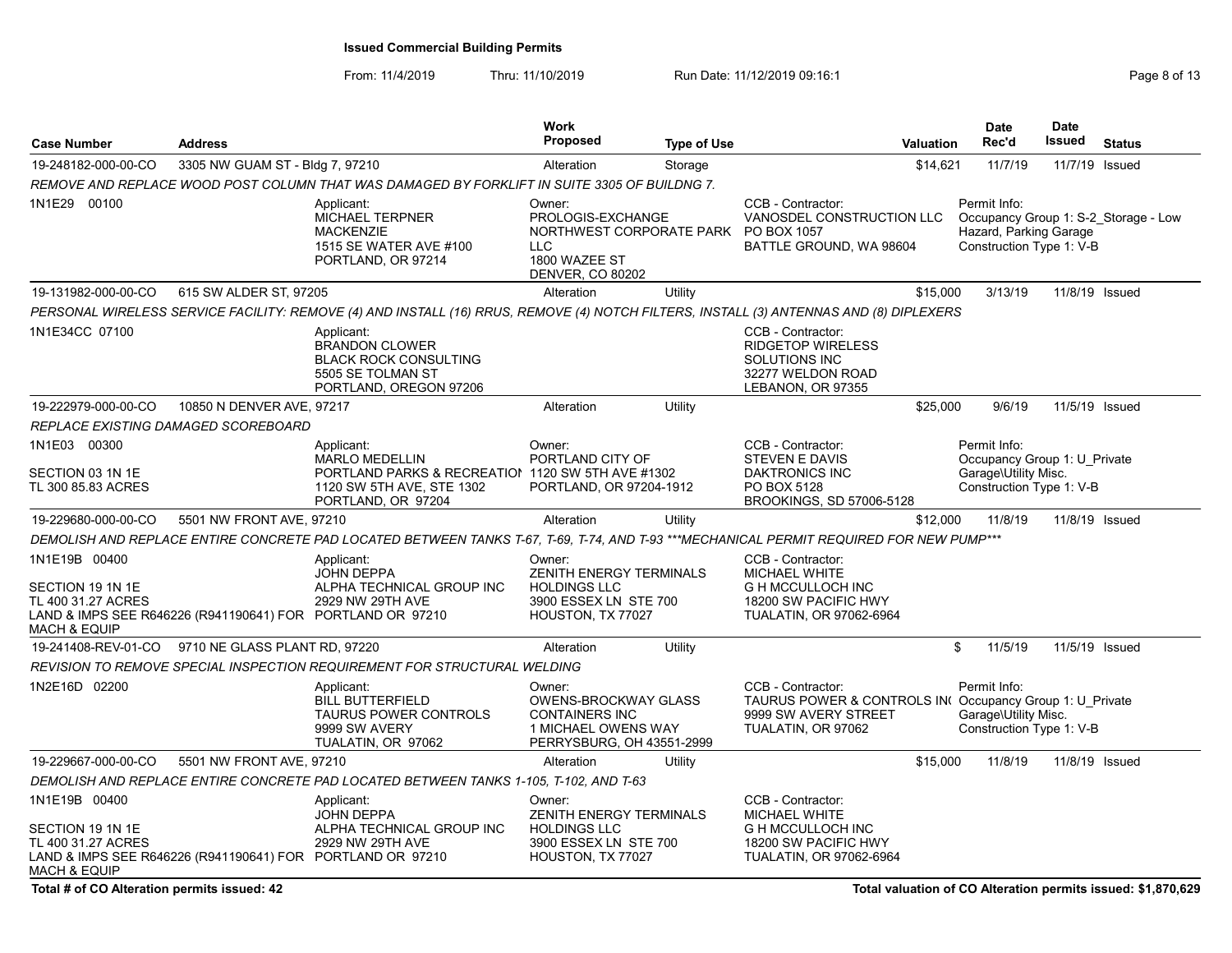| <b>Case Number</b>                                                                                                                       | <b>Address</b>               |                                                                                                                              | <b>Work</b><br><b>Proposed</b>                                                                                 | <b>Type of Use</b> |                                                                                                                            | Valuation | <b>Date</b><br>Rec'd                                                                             | <b>Date</b><br>Issued | <b>Status</b>                                                                        |
|------------------------------------------------------------------------------------------------------------------------------------------|------------------------------|------------------------------------------------------------------------------------------------------------------------------|----------------------------------------------------------------------------------------------------------------|--------------------|----------------------------------------------------------------------------------------------------------------------------|-----------|--------------------------------------------------------------------------------------------------|-----------------------|--------------------------------------------------------------------------------------|
| 19-175432-000-00-CO                                                                                                                      | 5736 SE 17TH AVE, 97202      |                                                                                                                              | Demolition                                                                                                     | Assembly           |                                                                                                                            | \$50,000  | 6/12/19                                                                                          | 11/6/19               | Issued                                                                               |
| DEMO EXISTING 1 STORY BUILDING, REMOVE ALL DEBRIS                                                                                        |                              |                                                                                                                              |                                                                                                                |                    |                                                                                                                            |           |                                                                                                  |                       |                                                                                      |
| 1S1E14DB 12300<br>NORTHMORELAND & PLAT 2<br><b>BLOCK 7 TL 12300</b>                                                                      |                              | Applicant:<br><b>CODY JOHNECHECK</b><br>KEN RANDALL HOMES LLC<br>2 CENTERPOINTE DR, STE 210<br>LAKE OSWEGO OR 97035          | Owner:<br><b>CONSOLIDATED LAND</b><br>2 CENTERPOINTE DR #210<br>LAKE OSWEGO, OR 97035                          |                    | CCB - Contractor:<br><b>CODY JOHNECHECK</b><br>KEN RANDALL HOMES LLC<br>2 CENTERPOINTE DR STE 210<br>LAKE OSWEGO, OR 97035 |           |                                                                                                  |                       |                                                                                      |
| 19-250296-000-00-CO                                                                                                                      | 1616 E BURNSIDE ST. 97214    |                                                                                                                              | Demolition                                                                                                     | <b>Business</b>    |                                                                                                                            | \$10,000  | 11/7/19                                                                                          |                       | 11/7/19 Under Inspection                                                             |
| DEMOLISH 2-STORY OFFICE BUILDING                                                                                                         |                              |                                                                                                                              |                                                                                                                |                    |                                                                                                                            |           |                                                                                                  |                       |                                                                                      |
| 1N1E35DC 01000                                                                                                                           |                              | Applicant:<br>Sara Quitugua<br><b>Bremik Construction</b><br>1026 SE Stark St<br>Portland, OR 97214                          | Owner:<br><b>L&amp;L PDX REAL ESTATE</b><br><b>HOLDINGS LLC</b><br>1010 SE 11TH AVE #408<br>PORTLAND, OR 97214 |                    | CCB - Contractor:<br><b>BREMIK CONSTRUCTION INC</b><br>1026 SE STARK STREET<br>PORTLAND, OR 97214                          |           |                                                                                                  |                       |                                                                                      |
| Total # of CO Demolition permits issued: 2                                                                                               |                              |                                                                                                                              |                                                                                                                |                    |                                                                                                                            |           |                                                                                                  |                       | Total valuation of CO Demolition permits issued: \$60,000                            |
| 16-279600-DFS-07-CO                                                                                                                      | 5325 N INTERSTATE AVE, 97217 |                                                                                                                              | <b>New Construction</b>                                                                                        |                    | Apartments/Condos (3 or more units)                                                                                        | \$18,000  | 9/24/19                                                                                          | 11/7/19 Issued        |                                                                                      |
| DFS 07- Intumescent Paint around Steel Columns                                                                                           |                              |                                                                                                                              |                                                                                                                |                    |                                                                                                                            |           |                                                                                                  |                       |                                                                                      |
| 1N1E21AA 04300<br><b>RIVERSIDE ADD</b><br>BLOCK 15<br>LOT 11 EXC PT IN STS<br>LOT 12-14 EXC PT IN ST, SPLIT LEVY R257329<br>(R709606260) |                              | Applicant:<br><b>MATTHEW JORCZAK</b><br>Fairfield Development L.P.<br>7000 SW HAMPTON ST. STE 215<br>PORTLAND, OR 97223      | Owner:<br><b>FAIRFIELD KILLINGSWORTH LP</b><br>5510 MOREHOUSE DR #200<br>SAN DIEGO, CA 92121-3722              |                    | CCB - Contractor:<br>FAIRFIELD DEVELOPMENT LP<br>5510 MOREHOUSE DR SUITE 200<br>SAN DIEGO, CA 92121                        |           | Permit Info:<br>Occupancy Group 1: R-2 Residential<br>Multi-family<br>Construction Type 1: III-A |                       | Construction Type 2 (formerly Type 1): I-A                                           |
| 18-122205-REV-01-CO                                                                                                                      | 3563 N GANTENBEIN AVE, 97227 |                                                                                                                              | <b>New Construction</b>                                                                                        |                    | Apartments/Condos (3 or more units)                                                                                        |           | \$<br>11/6/19                                                                                    | 11/6/19 Issued        |                                                                                      |
|                                                                                                                                          |                              | REVISION TO MODIFY WALKWAYS AND LANDSCAPING TO COINCIDE WITH MIP 91332. EXTERIOR CONCRETE STAIRS. RAMPS AND HANDRAILS ADDED. |                                                                                                                |                    |                                                                                                                            |           |                                                                                                  |                       |                                                                                      |
| 1N1E22DC 15800                                                                                                                           |                              | Applicant:<br><b>DAN WILLIAMS</b><br><b>FASTER PERMITS</b><br>2000 SW 1ST AVE SUITE 420<br>PORTLAND OR 97201                 | Owner:<br><b>GANTENBEIN AVENUE CONDOS</b><br><b>LLC</b><br>3330 NW YEON AVE #100<br>PORTLAND, OR 97210         |                    | CCB - Contractor:<br>VWR DEVELOPMENT LLC<br>3330 NW YEON AVENUE 100<br>PORTLAND, OR 97210                                  |           | Permit Info:<br>Occupancy Group 1: R-2 Residential<br>Multi-family<br>Construction Type 1: V-B   |                       |                                                                                      |
| 18-122197-REV-01-CO                                                                                                                      | 3549 N GANTENBEIN AVE, 97227 |                                                                                                                              | <b>New Construction</b>                                                                                        |                    | Apartments/Condos (3 or more units)                                                                                        |           | $\mathbb{S}$<br>11/6/19                                                                          | 11/6/19 Issued        |                                                                                      |
|                                                                                                                                          |                              | REVISION TO MODIFY WALKWAYS AND LANDSCAPING TO COINCIDE WITH MIP 91332. EXTERIOR CONCRETE STAIRS, RAMPS AND HANDRAILS ADDED. |                                                                                                                |                    |                                                                                                                            |           |                                                                                                  |                       |                                                                                      |
| 1N1E22DC 15800<br><b>CENTRAL ALBINA</b><br><b>BLOCK 35</b><br>INC 1/2 VAC ALLEY W OF & ADJ LOT 4&5                                       |                              | Applicant:<br><b>DAN WILLIAMS</b><br><b>FASTER PERMITS</b><br>2000 SW 1ST AVE SUITE 420<br>PORTLAND OR 97201                 | Owner:<br><b>GANTENBEIN AVENUE CONDOS</b><br><b>LLC</b><br>3330 NW YEON AVE #100<br>PORTLAND, OR 97210         |                    | CCB - Contractor:<br>VWR DEVELOPMENT LLC<br>3330 NW YEON AVENUE 100<br>PORTLAND, OR 97210                                  |           | Permit Info:<br>Occupancy Group 1: R-2 Residential<br>Multi-family<br>Construction Type 1: V-B   |                       |                                                                                      |
| 19-144501-EXC-01-CO                                                                                                                      | 465 NE DAVIS ST. 97232       |                                                                                                                              | New Construction                                                                                               |                    | Apartments/Condos (3 or more units)                                                                                        | \$500,000 | 10/22/19                                                                                         | 11/6/19 Issued        |                                                                                      |
| EXC 01 - Excavation and shoring permit                                                                                                   |                              |                                                                                                                              |                                                                                                                |                    |                                                                                                                            |           |                                                                                                  |                       |                                                                                      |
| 1N1E35CB 03200                                                                                                                           |                              | Applicant:<br>RYAN MIYAHIRA<br>ANKROM MOISAN ARCHITECTS,<br>INC.<br>38 NW DAVIS ST<br>PORTLAND OR 97209                      | Owner:<br>FAIRFIELD NE GRAND LLC<br>5510 MOREHOUSE DR # 200<br>SAN DIEGO, CA 92121-3722                        |                    | CCB - Contractor:<br>FAIRFIELD DEVELOPMENT LP<br>5510 MOREHOUSE DR SUITE 200<br>SAN DIEGO, CA 92121                        |           | Permit Info:<br>Hazard, Parking Garage<br>Construction Type 1: I-A                               |                       | Occupancy Group 1: S-2 Storage - Low<br>Construction Type 2 (formerly Type 1): III-A |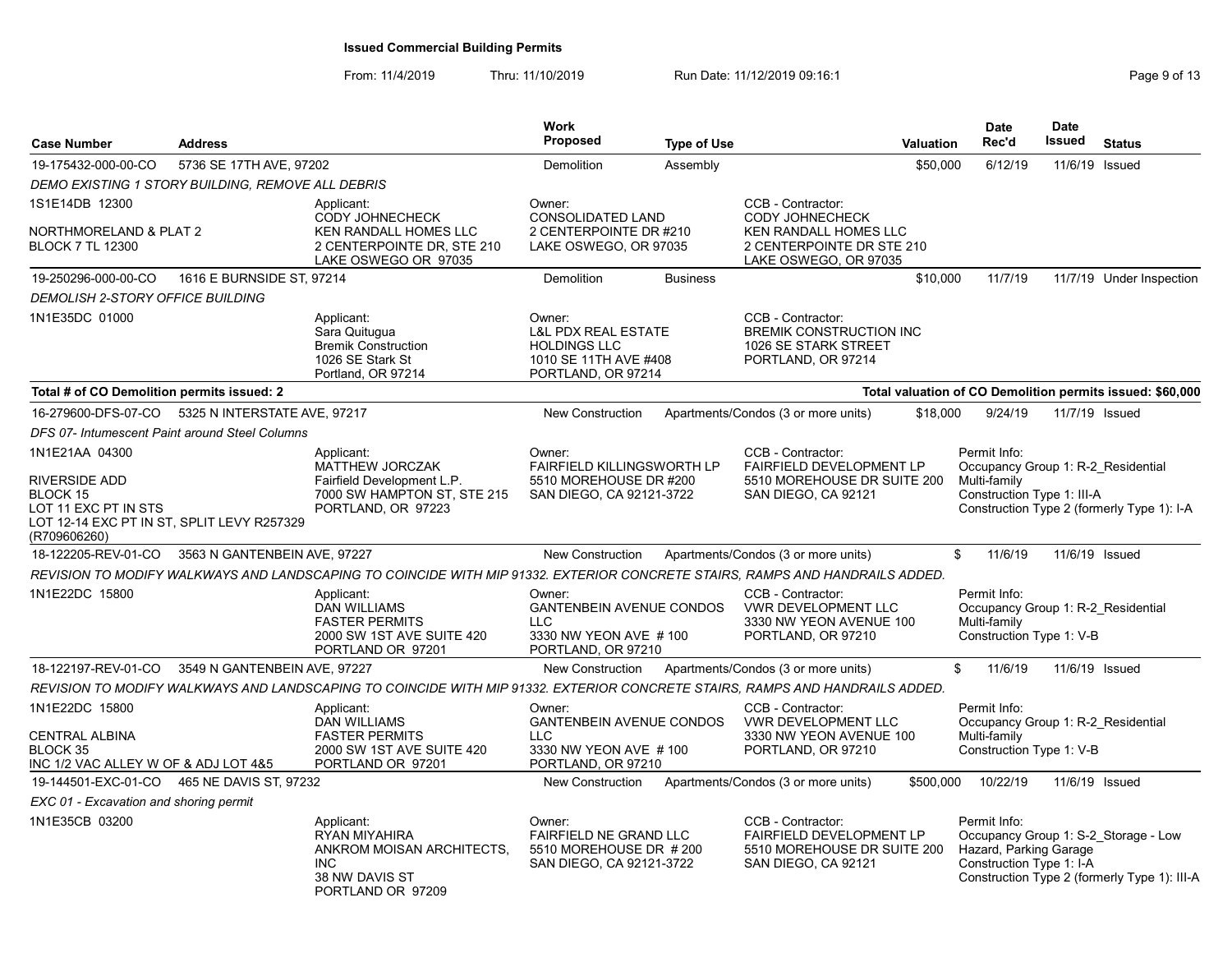| <b>Case Number</b>                                                                                     | <b>Address</b>           |                                                                                                                                             | <b>Work</b><br><b>Proposed</b>                                                                          | <b>Type of Use</b> |                                                                                                                                                                                                                                  | <b>Valuation</b> | <b>Date</b><br>Rec'd                                                                                                                            | <b>Date</b><br><b>Issued</b> | <b>Status</b>                                                                      |
|--------------------------------------------------------------------------------------------------------|--------------------------|---------------------------------------------------------------------------------------------------------------------------------------------|---------------------------------------------------------------------------------------------------------|--------------------|----------------------------------------------------------------------------------------------------------------------------------------------------------------------------------------------------------------------------------|------------------|-------------------------------------------------------------------------------------------------------------------------------------------------|------------------------------|------------------------------------------------------------------------------------|
| 17-156297-REV-05-CO                                                                                    | 2045 SW RIVER PKY, 97201 |                                                                                                                                             | <b>New Construction</b>                                                                                 |                    | Apartments/Condos (3 or more units)                                                                                                                                                                                              | \$               | 11/5/19                                                                                                                                         |                              | 11/5/19 Issued                                                                     |
| REV 5-see attached narrative.                                                                          |                          |                                                                                                                                             |                                                                                                         |                    |                                                                                                                                                                                                                                  |                  |                                                                                                                                                 |                              |                                                                                    |
| 1S1E03CD 00800                                                                                         |                          | Applicant:<br><b>DON SOWIEJA</b><br>ANKROM MOISAN ARCHITECTS<br>38 NW Davis Street<br>PORTLAND OR 97209                                     | Owner:<br><b>CITY OF PORTLAND</b><br>421 SW 6TH AVE #500<br>PORTLAND, OR 97204                          |                    | CCB - Contractor:<br><b>HOFFMAN CONSTRUCTION</b><br><b>COMPANY OF OREGON</b><br>805 SW BROADWAY SUITE 2100<br>PORTLAND, OR 97205                                                                                                 |                  | Permit Info:<br>Hazard, Parking Garage<br>Construction Type 1: I-A                                                                              |                              | Occupancy Group 1: S-2 Storage - Low<br>Construction Type 2 (formerly Type 1): I-A |
| 16-212769-000-00-CO                                                                                    | 20 NE 60TH AVE, 97213    |                                                                                                                                             | <b>New Construction</b>                                                                                 |                    | Apartments/Condos (3 or more units)                                                                                                                                                                                              | \$2,534,328      | 7/28/16                                                                                                                                         |                              | 11/8/19 Issued                                                                     |
|                                                                                                        |                          | CONSTRUCT NEW 4 STORY 14 UNIT APARTMENT BUILDING WITH PARKING ON MAIN FL AND ASSOCIATED SITE WORK                                           |                                                                                                         |                    |                                                                                                                                                                                                                                  |                  |                                                                                                                                                 |                              |                                                                                    |
| 1N2E31DA 15800                                                                                         |                          | Applicant:<br><b>ZAC HORTON</b><br><b>FASTER PERMITS</b><br>2000 SW 1ST AVE SUITE 420<br>PORTLAND, OR 97201                                 | Owner:<br><b>LLC</b><br>10117 SE SUNNYSIDE RD #F<br>CLACKAMAS, OR 97015                                 |                    | CCB - Contractor:<br>PORTLAND HOUSING PARTNERS QUALICO CONSTRUCTION<br><b>SERVICES LLC</b><br>6821 SE 112TH AVE<br>PORTLAND, OR 97266                                                                                            |                  | Permit Info:<br>Occupancy Group 1: R-2 Residential<br>Multi-family<br>Construction Type 1: V-A<br>Total Square Footage - Display Only:<br>23527 |                              |                                                                                    |
| 16-212381-REV-01-CO                                                                                    | 7575 N OLIN AVE, 97203   |                                                                                                                                             | <b>New Construction</b>                                                                                 |                    | Apartments/Condos (3 or more units)                                                                                                                                                                                              | $\mathbb{S}$     | 11/8/19                                                                                                                                         |                              | 11/8/19 Issued                                                                     |
|                                                                                                        |                          | REV 01 - New truss design to eliminate party wall in attic *** w/16-212376-REV-01-CO ***                                                    |                                                                                                         |                    |                                                                                                                                                                                                                                  |                  |                                                                                                                                                 |                              |                                                                                    |
| 1N1E08CD 05000                                                                                         |                          | Applicant:<br>lan Gallager<br>Habitat for Humanity Portland/Metro<br>East<br>1478 NE Killingsworth St<br>PO Box 11527<br>Portland, OR 97211 | Owner:<br><b>HABITAT FOR HUMANITY</b><br>PORTLAND/METRO EAST<br>PO BOX 11527<br>PORTLAND, OR 97211-0527 |                    | CCB - Contractor:<br><b>HABITAT FOR HUMANITY</b><br>PORTLAND METRO EAST<br>PO BOX 11527<br>PORTLAND, OR 97211<br>CCB - Contractor:<br><b>ISSAC MITCHELL</b><br><b>CREEKSIDE HOMES INC</b><br>PO BOX 315<br>MCMINNVILLE, OR 97128 |                  | Permit Info:<br>Occupancy Group 1: R-2 Residential<br>Multi-family<br>Construction Type 1: V-A                                                  |                              |                                                                                    |
| 16-212376-REV-01-CO                                                                                    | 7545 N OLIN AVE, 97203   |                                                                                                                                             | <b>New Construction</b>                                                                                 |                    | Apartments/Condos (3 or more units)                                                                                                                                                                                              | \$               | 11/8/19                                                                                                                                         |                              | 11/8/19 Issued                                                                     |
|                                                                                                        |                          | REV 01 - New truss design to eliminate party wall in attic *** w/16-212381-REV-01-CO ***                                                    |                                                                                                         |                    |                                                                                                                                                                                                                                  |                  |                                                                                                                                                 |                              |                                                                                    |
| 1N1E08CD 05000<br><b>NORWOOD</b><br>BLOCK 107<br>LOT 14&15 EXC PT IN ALLEY<br>POTENTIAL ADDITIONAL TAX |                          | Applicant:<br>lan Gallager<br>Habitat for Humanity Portland/Metro<br>East<br>1478 NE Killingsworth St<br>PO Box 11527<br>Portland, OR 97211 | Owner:<br><b>HABITAT FOR HUMANITY</b><br>PORTLAND/METRO EAST<br>PO BOX 11527<br>PORTLAND, OR 97211-0527 |                    | CCB - Contractor:<br>HABITAT FOR HUMANITY<br>PORTLAND METRO EAST<br>PO BOX 11527<br>PORTLAND, OR 97211<br>CCB - Contractor:<br><b>ISSAC MITCHELL</b><br><b>CREEKSIDE HOMES INC</b><br>PO BOX 315<br>MCMINNVILLE, OR 97128        |                  | Permit Info:<br>Occupancy Group 1: R-2 Residential<br>Multi-family<br>Construction Type 1: V-A                                                  |                              |                                                                                    |
| 16-283489-DFS-01-CO                                                                                    | 1834 NW 25TH AVE, 97210  |                                                                                                                                             | <b>New Construction</b>                                                                                 |                    | Apartments/Condos (3 or more units)                                                                                                                                                                                              | \$7,250          | 9/11/19                                                                                                                                         |                              | 11/8/19 Issued                                                                     |
| DFS FOR ROOF TRUSSES                                                                                   |                          |                                                                                                                                             |                                                                                                         |                    |                                                                                                                                                                                                                                  |                  |                                                                                                                                                 |                              |                                                                                    |
| 1N1E28CC 01001<br>WILSONS ADD<br>BLOCK 6<br>LOT 6 EXC PT IN ST                                         |                          | Applicant:<br><b>BAYARD MENTRUM</b><br><b>MENTRUM ARCHITECT</b><br>PO BOX 33196<br>PORTLAND OR 97292                                        | Owner:<br>MMP INVESTMENTS OREGON LLC RILEY TOBIN<br>PO BOX 28526<br>PORTLAND, OR 97228                  |                    | CCB - Contractor:<br>PAVILION CONSTRUCTION NW LL( Multi-family<br>15455 SW HALLMARK DR STE 200 Construction Type 1: III-B<br>LAKE OSWEGO, OR 97035                                                                               |                  | Permit Info:<br>Occupancy Group 1: R-2 Residential                                                                                              |                              |                                                                                    |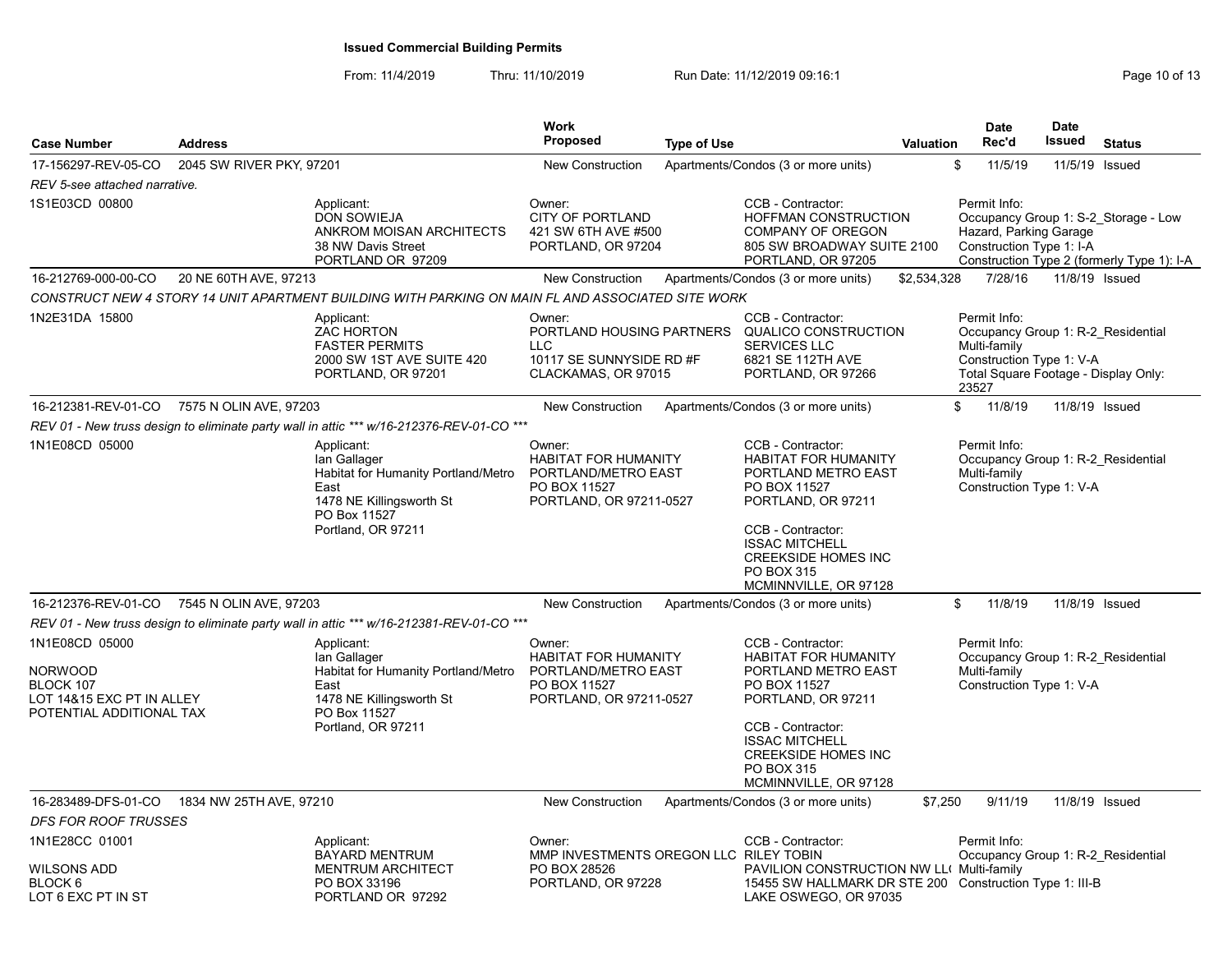From: 11/4/2019 Thru: 11/10/2019 Run Date: 11/12/2019 09:16:1

| <b>Case Number</b>                                                                                                                          | <b>Address</b>             |                                                                                                                  | <b>Work</b><br>Proposed                                                                            | <b>Type of Use</b>                                                                                                                                                                                               | <b>Valuation</b> | <b>Date</b><br>Rec'd                                       | <b>Date</b><br>Issued                                          | <b>Status</b>                                                                    |
|---------------------------------------------------------------------------------------------------------------------------------------------|----------------------------|------------------------------------------------------------------------------------------------------------------|----------------------------------------------------------------------------------------------------|------------------------------------------------------------------------------------------------------------------------------------------------------------------------------------------------------------------|------------------|------------------------------------------------------------|----------------------------------------------------------------|----------------------------------------------------------------------------------|
| 17-109630-REV-01-CO                                                                                                                         | 5470 NE 16TH AVE, 97211    |                                                                                                                  | <b>New Construction</b>                                                                            | Apartments/Condos (3 or more units)                                                                                                                                                                              |                  | \$<br>11/8/19                                              | 11/8/19 Issued                                                 |                                                                                  |
|                                                                                                                                             |                            | REVISION TO MODIFY EAST WALL ASSEMBLY TO ACCOMODATE CONSTRUCTION SEQUENCING. DOOR TYPES MODIFIED.                |                                                                                                    |                                                                                                                                                                                                                  |                  |                                                            |                                                                |                                                                                  |
| 1N1E23AB 04600<br><b>VERNON</b><br><b>BLOCK 4</b><br>LOT 1 EXC PT IN STS<br>LOT 2&3 EXC PT IN ST, LOT 4 EXC S 24.6' &                       |                            | Applicant:<br><b>BORIS KRATZENBERG</b><br><b>WORKS ARCHITECTURE</b><br>5470 NE 16TH AVENUE<br>PORTLAND, OR 97211 | Owner:<br>KILLINGSWORTH PDX LLC<br><b>PARTNERS NW</b><br>116 NE 6TH AVE #400<br>PORTLAND, OR 97232 | CCB - Contractor:<br><b>JOE DESSIMOZ</b><br><b>ROBERTSON &amp; OLSON</b><br><b>CONSTRUCTION INC</b><br>4857 NW LAKE RD SUITE 320<br>CAMAS, WA 98607                                                              |                  | Permit Info:<br>Multi-family<br>Construction Type 1: V-A   |                                                                | Occupancy Group 1: R-2 Residential<br>Construction Type 2 (formerly Type 1): V-A |
| EXC PT IN ST                                                                                                                                |                            |                                                                                                                  |                                                                                                    |                                                                                                                                                                                                                  |                  |                                                            |                                                                |                                                                                  |
| 17-187378-REV-08-CO                                                                                                                         | 4284 N MARYLAND AVE, 97217 |                                                                                                                  | <b>New Construction</b>                                                                            | Apartments/Condos (3 or more units)                                                                                                                                                                              |                  | \$<br>11/8/19                                              | 11/8/19 Issued                                                 |                                                                                  |
|                                                                                                                                             |                            |                                                                                                                  |                                                                                                    | REV 08 - Revision to cover approved changes submitted for design review substantial conformance (see narrative). Replace metal framed wall on the lobby side of elevators 1 and 2 at level 1 with comparable 3 l |                  |                                                            |                                                                |                                                                                  |
| 1N1E22CB 07100<br><b>MULTNOMAH</b><br><b>BLOCK7</b><br>LOT 2 EXC PT IN ST & EXC PT IN ALLEY<br>LOT 4&6&8 EXC PT IN ALLEY                    |                            | Applicant:<br>NICOLETTE STAUFFER<br><b>HOLST</b><br>110 SE 8TH AVE<br>PORTLAND, OR 97214                         | Owner:<br>1741 VILLAGE CENTER CIR<br>LAS VEGAS, NV 89134-6303                                      | CCB - Contractor:<br>1332 SKIDMORE APARTMENTS LLI FORE CONSTRUCTION LLC<br>1741 VILLAGE CENTER CIRCLE<br>LAS VEGAS, NV 89134                                                                                     |                  | Permit Info:<br>Multi-family<br>Construction Type 1: III-A |                                                                | Occupancy Group 1: R-2 Residential<br>Construction Type 2 (formerly Type 1): I-A |
| 18-257771-DFS-01-CO 260 SE 143RD AVE, 97233                                                                                                 |                            |                                                                                                                  | New Construction                                                                                   | Apartments/Condos (3 or more units)                                                                                                                                                                              | \$6,717          | 11/8/19                                                    | 11/8/19 Issued                                                 |                                                                                  |
| DSF 01 Roof Truss submittal                                                                                                                 |                            |                                                                                                                  |                                                                                                    |                                                                                                                                                                                                                  |                  |                                                            |                                                                |                                                                                  |
| 1N2E36CC 03900<br><b>ASCOT AC</b><br>S 60' OF LOT 176 EXC PT IN ST<br>LOT 177 EXC W 1/2 OF S 1/2 & EXC PT IN ST<br>POTENTIAL ADDITIONAL TAX |                            | Applicant:<br><b>WES AYERS</b><br><b>BEAUDIN CONSTRUCTION</b>                                                    | Owner:<br><b>RELAY LIFT I LLC</b><br>5312 NE 148TH AVE<br>PORTLAND, OR 97230                       | CCB - Contractor:<br>CONSTRUCTIVE INC<br>PO BOX 80514<br>PORTLAND, OR 97280                                                                                                                                      |                  | Permit Info:<br>Multi-family                               | Occupancy Group 1: R-2 Residential<br>Construction Type 1: V-B |                                                                                  |
| 18-257778-DFS-01-CO 240 SE 143RD AVE, 97233                                                                                                 |                            |                                                                                                                  | New Construction                                                                                   | Apartments/Condos (3 or more units)                                                                                                                                                                              | \$6,717          | 11/8/19                                                    | 11/8/19 Issued                                                 |                                                                                  |
| DFS 01- Roof Truss Submittal                                                                                                                |                            |                                                                                                                  |                                                                                                    |                                                                                                                                                                                                                  |                  |                                                            |                                                                |                                                                                  |
| 1N2E36CC 03900<br><b>ASCOT AC</b><br>S 60' OF LOT 176 EXC PT IN ST<br>LOT 177 EXC W 1/2 OF S 1/2 & EXC PT IN ST<br>POTENTIAL ADDITIONAL TAX |                            | Applicant:<br><b>WES AYERS</b><br><b>BEAUDIN CONSTRUCTION</b>                                                    | Owner:<br><b>RELAY LIFT I LLC</b><br>5312 NE 148TH AVE<br>PORTLAND, OR 97230                       | Primary Contractor:<br><b>TO BID</b>                                                                                                                                                                             |                  | Permit Info:<br>Multi-family                               | Occupancy Group 1: R-2_Residential<br>Construction Type 1: V-B |                                                                                  |
| 18-257779-DFS-01-CO 230 SE 143RD AVE, 97233                                                                                                 |                            |                                                                                                                  | <b>New Construction</b>                                                                            | Apartments/Condos (3 or more units)                                                                                                                                                                              | \$6.717          | 11/8/19                                                    | 11/8/19 Issued                                                 |                                                                                  |
| DFS 01 - Roof Truss submittal                                                                                                               |                            |                                                                                                                  |                                                                                                    |                                                                                                                                                                                                                  |                  |                                                            |                                                                |                                                                                  |
| 1N2E36CC 03900                                                                                                                              |                            | Applicant:<br><b>WES AYERS</b>                                                                                   | Owner:<br><b>RELAY LIFT I LLC</b>                                                                  | Primary Contractor:<br>TO BID                                                                                                                                                                                    |                  | Permit Info:                                               | Occupancy Group 1: R-2_Residential                             |                                                                                  |
| <b>ASCOT AC</b><br>S 60' OF LOT 176 EXC PT IN ST<br>LOT 177 EXC W 1/2 OF S 1/2 & EXC PT IN ST                                               |                            | <b>BEAUDIN CONSTRUCTION</b>                                                                                      | 5312 NE 148TH AVE<br>PORTLAND, OR 97230                                                            |                                                                                                                                                                                                                  |                  | Multi-family                                               | Construction Type 1: V-B                                       |                                                                                  |

POTENTIAL ADDITIONAL TAX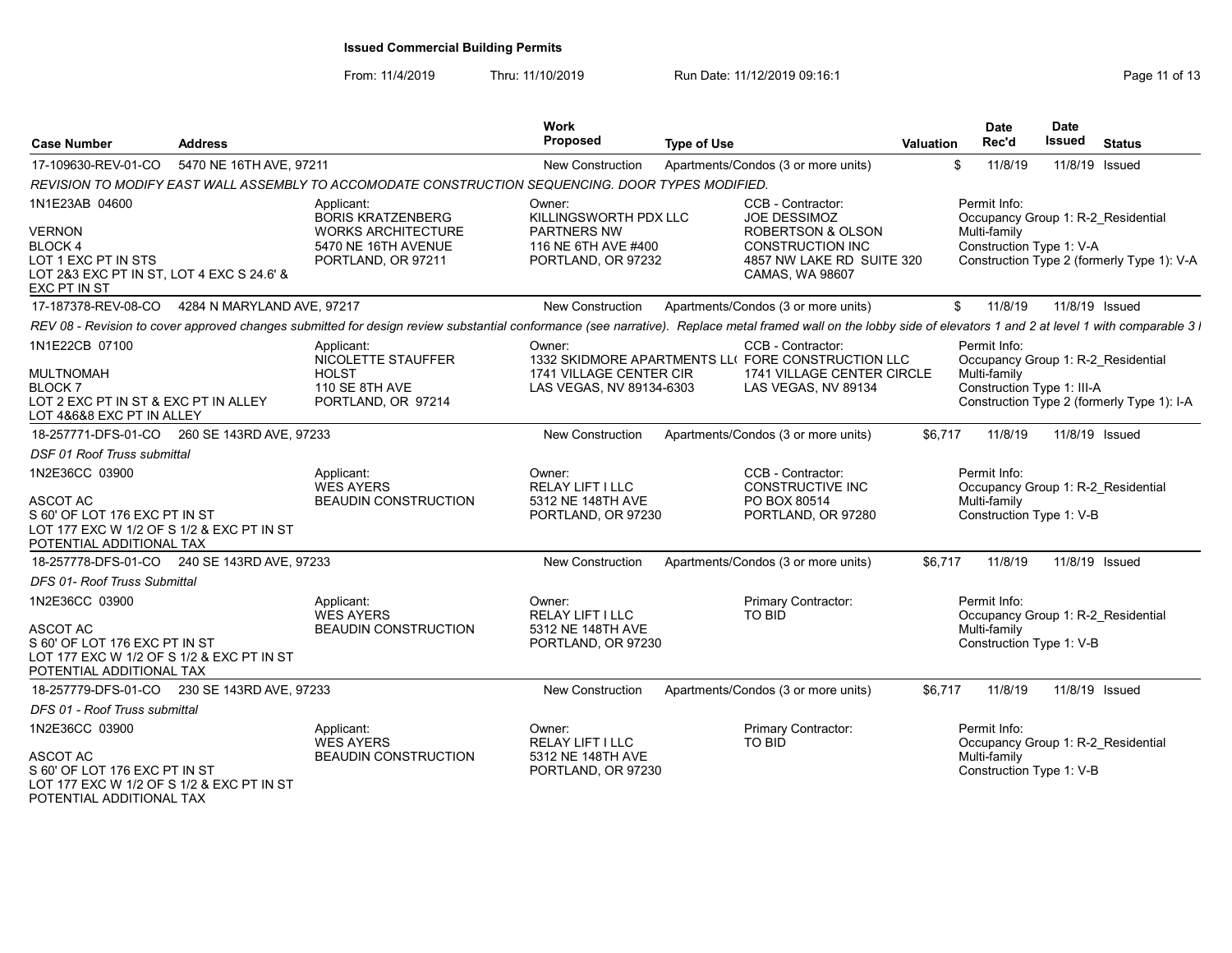| <b>Case Number</b>                                                                                                                   | <b>Address</b>             |                                                                                                                                                                                                             | <b>Work</b><br><b>Proposed</b>                                                    | <b>Type of Use</b> |                                                                                                                                 | Valuation | <b>Date</b><br>Rec'd                                                                           | Date<br>Issued | <b>Status</b>                               |
|--------------------------------------------------------------------------------------------------------------------------------------|----------------------------|-------------------------------------------------------------------------------------------------------------------------------------------------------------------------------------------------------------|-----------------------------------------------------------------------------------|--------------------|---------------------------------------------------------------------------------------------------------------------------------|-----------|------------------------------------------------------------------------------------------------|----------------|---------------------------------------------|
| 18-257781-DFS-01-CO                                                                                                                  | 220 SE 143RD AVE, 97233    |                                                                                                                                                                                                             | <b>New Construction</b>                                                           |                    | Apartments/Condos (3 or more units)                                                                                             | \$6,717   | 11/8/19                                                                                        |                | 11/8/19 Issued                              |
| DFS 01- Roof Truss Submittal                                                                                                         |                            |                                                                                                                                                                                                             |                                                                                   |                    |                                                                                                                                 |           |                                                                                                |                |                                             |
| 1N2E36CC 03900<br>ASCOT AC<br>S 60' OF LOT 176 EXC PT IN ST<br>LOT 177 EXC W 1/2 OF S 1/2 & EXC PT IN ST<br>POTENTIAL ADDITIONAL TAX |                            | Applicant:<br><b>WES AYERS</b><br><b>BEAUDIN CONSTRUCTION</b>                                                                                                                                               | Owner:<br>RELAY LIFT I LLC<br>5312 NE 148TH AVE<br>PORTLAND, OR 97230             |                    | CCB - Contractor:<br>CONSTRUCTIVE INC<br>PO BOX 80514<br>PORTLAND, OR 97280<br>Primary Contractor:<br><b>TO BID</b>             |           | Permit Info:<br>Occupancy Group 1: R-2 Residential<br>Multi-family<br>Construction Type 1: V-B |                |                                             |
| 18-257783-DFS-01-CO 250 SE 143RD AVE, 97233                                                                                          |                            |                                                                                                                                                                                                             | New Construction                                                                  |                    | Apartments/Condos (3 or more units)                                                                                             | \$6,717   | 11/8/19                                                                                        | 11/8/19 Issued |                                             |
| DFS 01 Roof Truss Submittal                                                                                                          |                            |                                                                                                                                                                                                             |                                                                                   |                    |                                                                                                                                 |           |                                                                                                |                |                                             |
| 1N2E36CC 03900<br>ASCOT AC<br>S 60' OF LOT 176 EXC PT IN ST<br>LOT 177 EXC W 1/2 OF S 1/2 & EXC PT IN ST<br>POTENTIAL ADDITIONAL TAX |                            | Applicant:<br><b>WES AYERS</b><br><b>BEAUDIN CONSTRUCTION</b>                                                                                                                                               | Owner:<br><b>RELAY LIFT I LLC</b><br>5312 NE 148TH AVE<br>PORTLAND, OR 97230      |                    | Primary Contractor:<br><b>TO BID</b>                                                                                            |           | Permit Info:<br>Occupancy Group 1: R-2 Residential<br>Multi-family<br>Construction Type 1: V-B |                |                                             |
| 18-207002-REV-04-CO                                                                                                                  | 1810 SW 5TH AVE, 97201     |                                                                                                                                                                                                             | <b>New Construction</b>                                                           | <b>Business</b>    |                                                                                                                                 | \$25,522  | 11/8/19                                                                                        | 11/8/19 Issued |                                             |
|                                                                                                                                      |                            | REV-04 related to FND-01 - Revisions related to the entry steel framing - lateral bracing via HSS (see DFS-05).                                                                                             |                                                                                   |                    |                                                                                                                                 |           |                                                                                                |                |                                             |
| 1S1E03CB 02600                                                                                                                       |                            | Applicant:<br>MICHAEL POULOS<br><b>CATENA ENGINEERS</b><br>1500 NE IRVING ST, STE 412<br>PORTLAND, OR 97232                                                                                                 | Owner:<br>PORTLAND STATE UNIVERSITY<br>1600 SW 4TH AVE #340<br>PORTLAND, OR 97201 |                    | CCB - Contractor:<br>ANDERSEN CONSTRUCTION<br>COMPANY OF OREGON LLC<br>PO BOX 6712<br>PORTLAND, OR 97228                        |           | Permit Info:<br>Occupancy Group 1: A-3 Assembly -<br>General<br>Construction Type 1: I-B       |                | Construction Type 2 (formerly Type 1): I-B  |
| 18-207002-REV-03-CO                                                                                                                  | 1810 SW 5TH AVE, 97201     |                                                                                                                                                                                                             | New Construction                                                                  | <b>Business</b>    |                                                                                                                                 | \$        | 11/8/19                                                                                        | 11/8/19 Issued |                                             |
|                                                                                                                                      |                            | REV 03- revision to FND permit to reconcile CO permit with PWP TB 0070. During PWP process the location of Fire service and Water service configuration was changed, and also change service sizes. This RI |                                                                                   |                    |                                                                                                                                 |           |                                                                                                |                |                                             |
| 1S1E03CB 02600                                                                                                                       |                            | Applicant:<br><b>CASEY JONES</b><br>HUMBER DESING GROUP<br>117 SE TAYLOR ST STE 001<br>PORTLAND OR 97214                                                                                                    | Owner:<br>PORTLAND STATE UNIVERSITY<br>1600 SW 4TH AVE #340<br>PORTLAND, OR 97201 |                    | CCB - Contractor:<br>ANDERSEN CONSTRUCTION<br>COMPANY OF OREGON LLC<br>PO BOX 6712<br>PORTLAND, OR 97228                        |           | Permit Info:<br>Occupancy Group 1: A-3 Assembly -<br>General<br>Construction Type 1: I-B       |                | Construction Type 2 (formerly Type 1): I-B  |
| 18-254687-REV-07-CO                                                                                                                  | 9846 SE POWELL BLVD, 97266 |                                                                                                                                                                                                             | New Construction                                                                  | <b>Business</b>    |                                                                                                                                 |           | 11/8/19                                                                                        | 11/8/19 Issued |                                             |
| REV 07 - Civil, landscape and Structural sheet revisions.                                                                            |                            |                                                                                                                                                                                                             |                                                                                   |                    |                                                                                                                                 |           |                                                                                                |                |                                             |
| 1S2E09 00100<br><b>SKAGWAY HTS</b><br><b>BLOCK 2-5 TL 100</b>                                                                        |                            | Applicant:<br><b>JOSEPH PURKEY</b><br>CONVERGENCE ARCHITECTURE<br>7302 N richmond Ave<br>Portland, OR 97203                                                                                                 | Owner:<br>OF OREGON<br>4012 SE 17TH AVE<br>PORTLAND, OR 97202-3940                |                    | CCB - Contractor:<br>TRI-COUNTY METRO TRANS DIST JE DUNN CONSTRUCTION<br><b>COMPANY</b><br>1001 LOCUST<br>KANSAS CITY, MO 64106 |           |                                                                                                |                |                                             |
| 18-162605-REV-07-CO                                                                                                                  | 7000 NE AIRPORT WAY, 97218 |                                                                                                                                                                                                             | New Construction                                                                  | Business           |                                                                                                                                 | \$        | 11/1/19                                                                                        | 11/5/19 Issued |                                             |
|                                                                                                                                      |                            | REV 07 - this submittal is related to DFS-10. ISAT made revisions to the anchorage for the UPS, battery cabinet and generator.                                                                              |                                                                                   |                    |                                                                                                                                 |           |                                                                                                |                |                                             |
| 1N2E08B 00400                                                                                                                        |                            | Applicant:<br>MIKE COYLE                                                                                                                                                                                    | Owner:<br>PORT OF PORTLAND                                                        |                    | CCB - Contractor:<br>JE DUNN CONSTRUCTION                                                                                       |           | Permit Info:<br>Occupancy Group 1: B Bank, Off.,                                               |                |                                             |
| SECTION 08 1N 2E<br>TL 400 7.39 ACRES<br>SEE SUB ACCOUNTS                                                                            |                            | <b>FASTER PERMITS</b><br>2000 SW 1ST AVE, STE 420<br>PORTLAND, OR 97201                                                                                                                                     | PO BOX 3529<br>PORTLAND, OR 97208-3529                                            |                    | <b>COMPANY</b><br>1001 LOCUST<br>KANSAS CITY, MO 64106                                                                          |           | Med.Off., Pub.Bldg.<br>Construction Type 1: II-B                                               |                | Construction Type 2 (formerly Type 1): II-B |